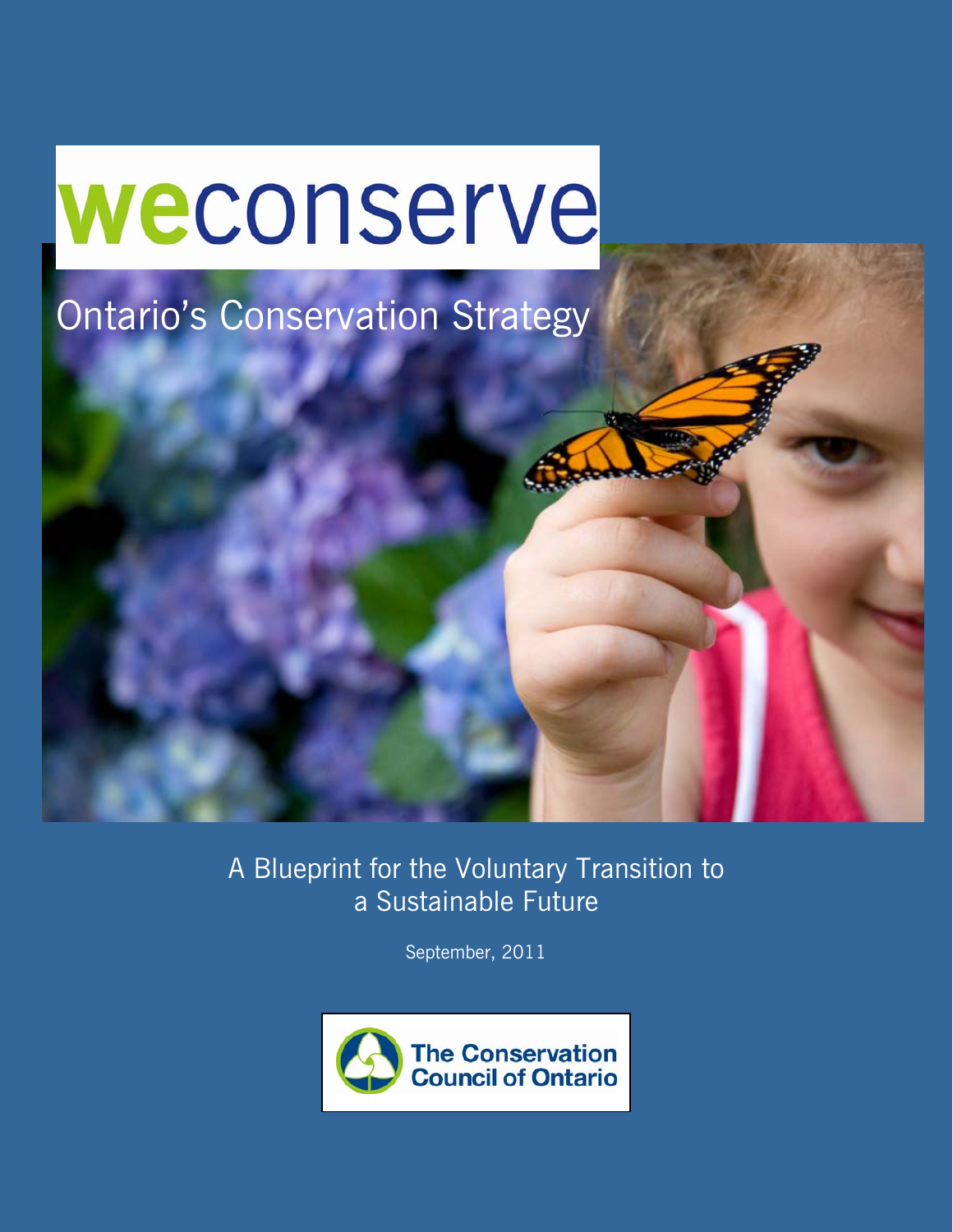### **Index**



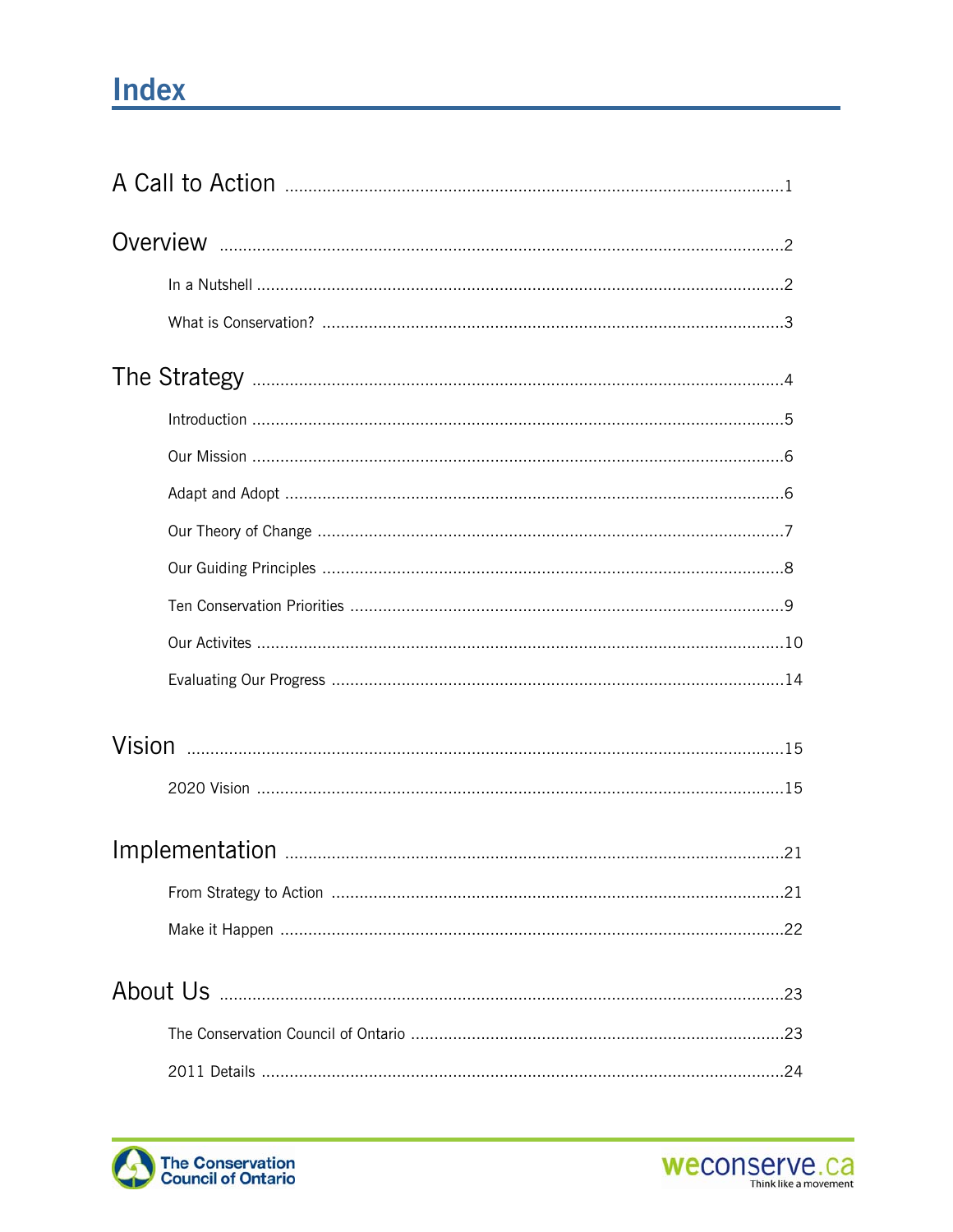# weconserve

Sooner or later, by choice or by crisis, Ontario will be a conserver society. We prefer sooner, and by choice.

### Think about it.

We live in the most prosperous time in all history. We have the highest standard of living, and we consume more resources than ever. We can continue to squander these resources and foul our ecosystems, or we can use this period of unprecedented luxury to invest in a sustainable future.

We all know conservation and respect for nature is important, yet we all aspire to a high standard of living. Can we ever find a balance between the two? And can we do it voluntarily, before scarcity, climate change, or economic collapse forces a conserver society upon us?

This is our call to action:

- o We need to promote and support conservation as if our future depends on it.
- o We need to all be conservation leaders, each in our own way.
- o We need to make conservation easy, affordable, and desirable.
- o We need to support each other.
- o We need a common strategy.

### This is where we come in.

We are the Conservation Council of Ontario, a provincial association of Ontario's organizations, businesses, municipalities, and individuals working together to promote a healthier and sustainable future. We were founded in 1952 in order to help coordinate conservation efforts in Ontario. Ontario's conservation movement has grown immeasurably in both size and scope over the past 60 years, and the need for a conservation council has never been stronger.

Our mission is to be a catalyst for the voluntary transition to a conserver society.

This is our strategy – how we will get there.

Read it with a sense of self-interest and urgency. Self-interest, in that you should be able to see how a conservation strategy can help you, and urgency in that our future well-being depends on being able to restore a balance between consumption and the restoration of natural ecosystems.

Read it, adapt it to your needs, and adopt it. Make conservation part of your priorities.



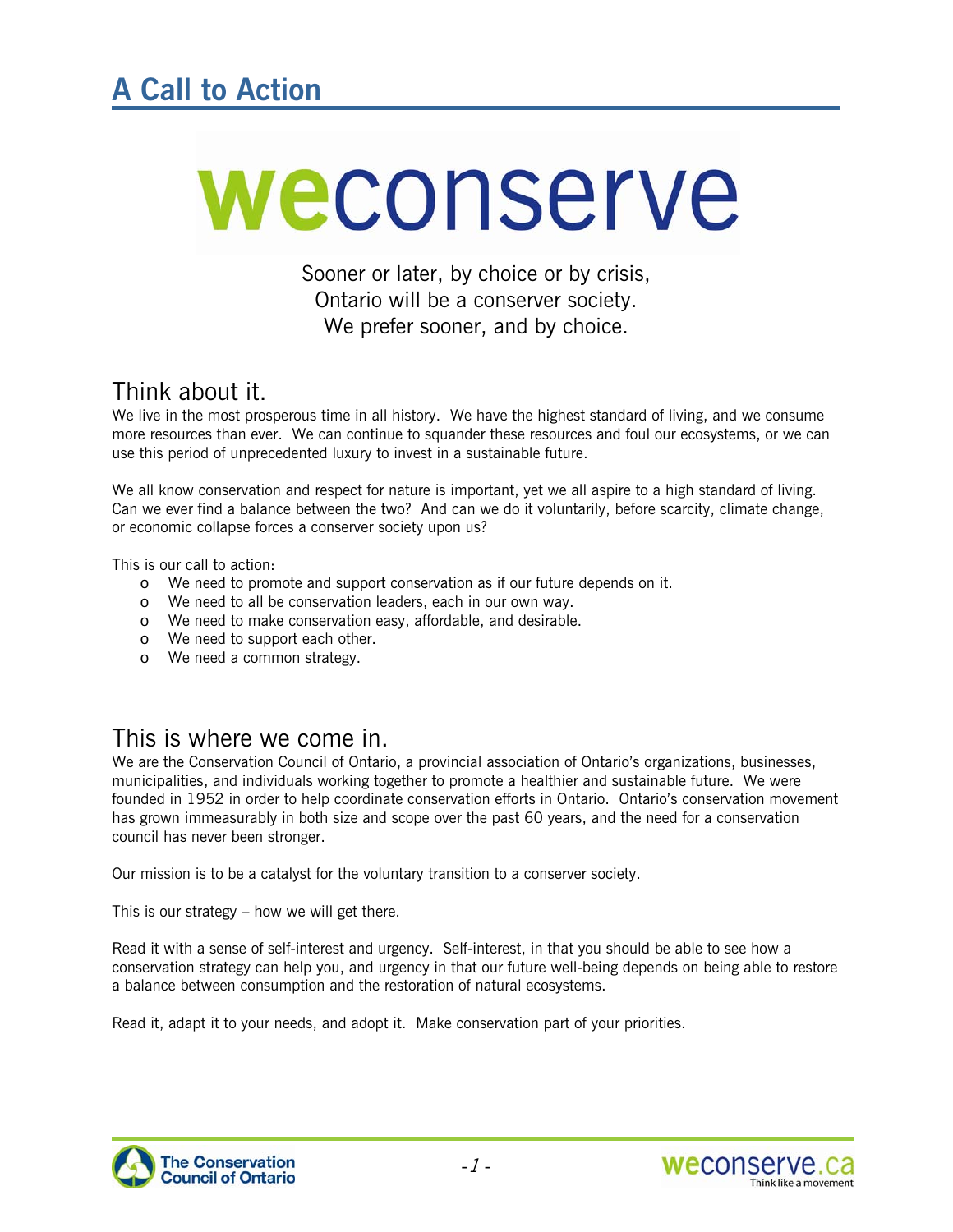## In a Nutshell…

**The Council:** We are the Conservation Council of Ontario, a sixty year old association of organizations, businesses, municipalities and individuals working to promote conservation in Ontario.

**Our Mission:** Our mission is to be a catalyst for the voluntary transition to a conserver society in Ontario.



**Our Strategy:** We Conserve is our strategy in support of our mission: a simple approach to build a culture of conservation in Ontario. It is designed to promote positive change, distributed leadership, and the ability to find simple solutions within a complex movement.

**Our Objective:** Our overall objective is to help people live better by living lightly. We believe the future of our planet rests on our own ability to transform ourselves into a conserver society. To affect that change, we need a united conservation movement that will help make conservation easy, affordable, and desirable.

**Our Priorities:** We have set ten priority actions that help define a conserver society. They are:

- 1. Help Nature
- 2. Save Water
- 3. Save Energy
- 4. Use Green Power
- 5. Drive Less
- 6. Eat Smart
- 7. Waste Less
- 8. Prevent Pollution
- 9. Buy Green
- 10. Live Local

**Mapping the Movement:** For each of these priority actions, we identify lead organizations, coordinating networks and other allies who can develop support programs and collaborative campaigns to achieve our common goals.

**Priority Actions:** To strengthen the movement, we focus on four key actions:

- 1. Promote conservation
- 2. Promote distributed leadership
- 3. Promote effective networking
- 4. Promote innovation

**Evaluating our progress:** To assess our progress, we focus on macro level statistics, including state of the environment reporting and social values tracking.

In a world where the focus of environmental change is on regulation, ours is a unique model. We are a council, whose members are committed to leading, and our strategy recognizes that voluntary leadership by consumers and constituents alike is the only way to achieve long-lasting change in our economy and social policy. Our approach does not replace a regulatory model, it builds a much stronger foundation for regulatory and fiscal actions that support a strong culture of conservation.

**Next Steps:** As an organization, the Conservation Council of Ontario is committed to supporting a voluntary transition strategy for Ontario. Our members are working to promote conservation within their membership and/or areas of expertise. For those in Ontario, we invite you to join in, and adapt and adopt the strategy to support your work as a conservation leader. For those outside Ontario, we offer our strategy and resources as a model you can adapt and adopt in your own jurisdiction.



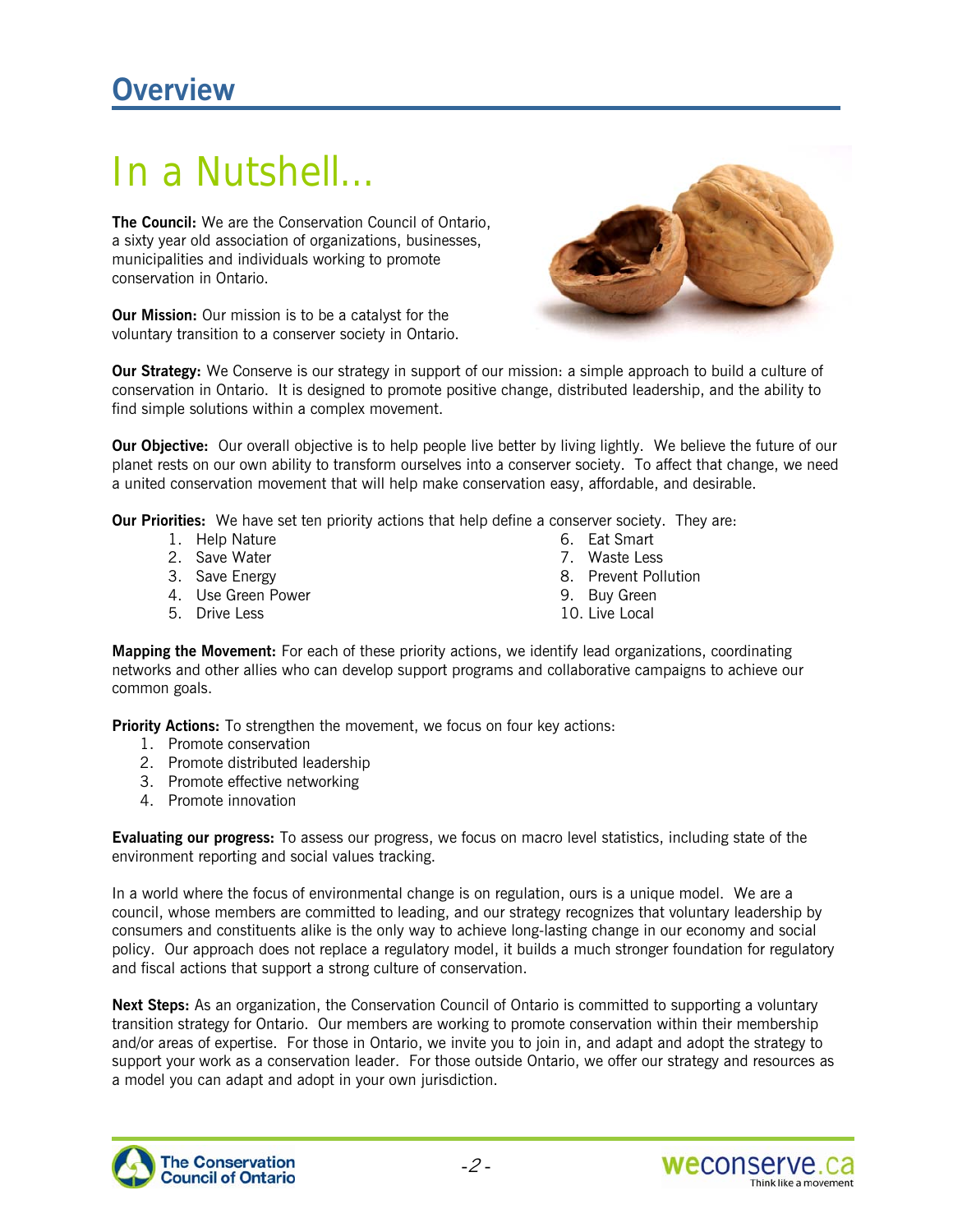## What is Conservation?

What's in a name? That which we call a rose By any other name would smell as sweet. William Shakespeare

Conservation is an age-old term, a strong social value, and yet, in application, it is widely misunderstood. Before we begin, we need to explain what we mean by "conservation" and "conserver".

Simply put, conservation is to use less, or to protect.

Using less is a simple concept, but it carries a world of applications and implications. Conservation applies to nature, energy, water, food, forests, land, and minerals – everything we need for life and economic development. Conservation means we consider the future in our actions, as well as our present needs and desires.

Many people equate conservation with sacrifice, which is wrong. True, sacrifice may be the simplest way to conserve, but it's also the least desirable. True conservers understand that conservation is about making choices that allow us to live well, at the same time as using less.

#### **The Conserver Paradox**

It sounds strange, but you have to be a consumer to be a conserver.

The opposite of consumption is not conservation, but protection. Conservation is that space between unbridled consumption and absolute protection. It's a huge space, which is why conservation is not a list of prescribed activities but a common value we should all apply in our lives, from daily routines to major decisions.

Conservation is how we can ensure a sustainable and healthy future. This is why we define conservation as "the art of living lightly."

### A rose by any other name…

We all believe conservation is important, most of us are active conservers, and yet few of us call ourselves conservers. We have a lot of work to do in selling conservation.

One of the biggest problems is the proliferation of environmental terms, philosophies and brands. Ours is perhaps the most branded social movement in all history – so much so that we cannot even agree on a common name. What we call the conservation movement, others call the green movement, stewardship, or sustainable development, healthy communities movement, or transition towns.

We could call ourselves the "sustainable green healthy conserver transition movement", but we suspect it wouldn't catch on. In the end, what we call ourselves matters not. The important fact is that we all share a common goal, and that we collaborate in helping people live better by living lightly.

In this strategy, the term "conservation" can substituted with "green", "sustainability", or any other term. You can adapt the strategy to fit the branding and terminology used in major social marketing campaigns. After all, a conservation strategy by any other name, would still be a conservation strategy.



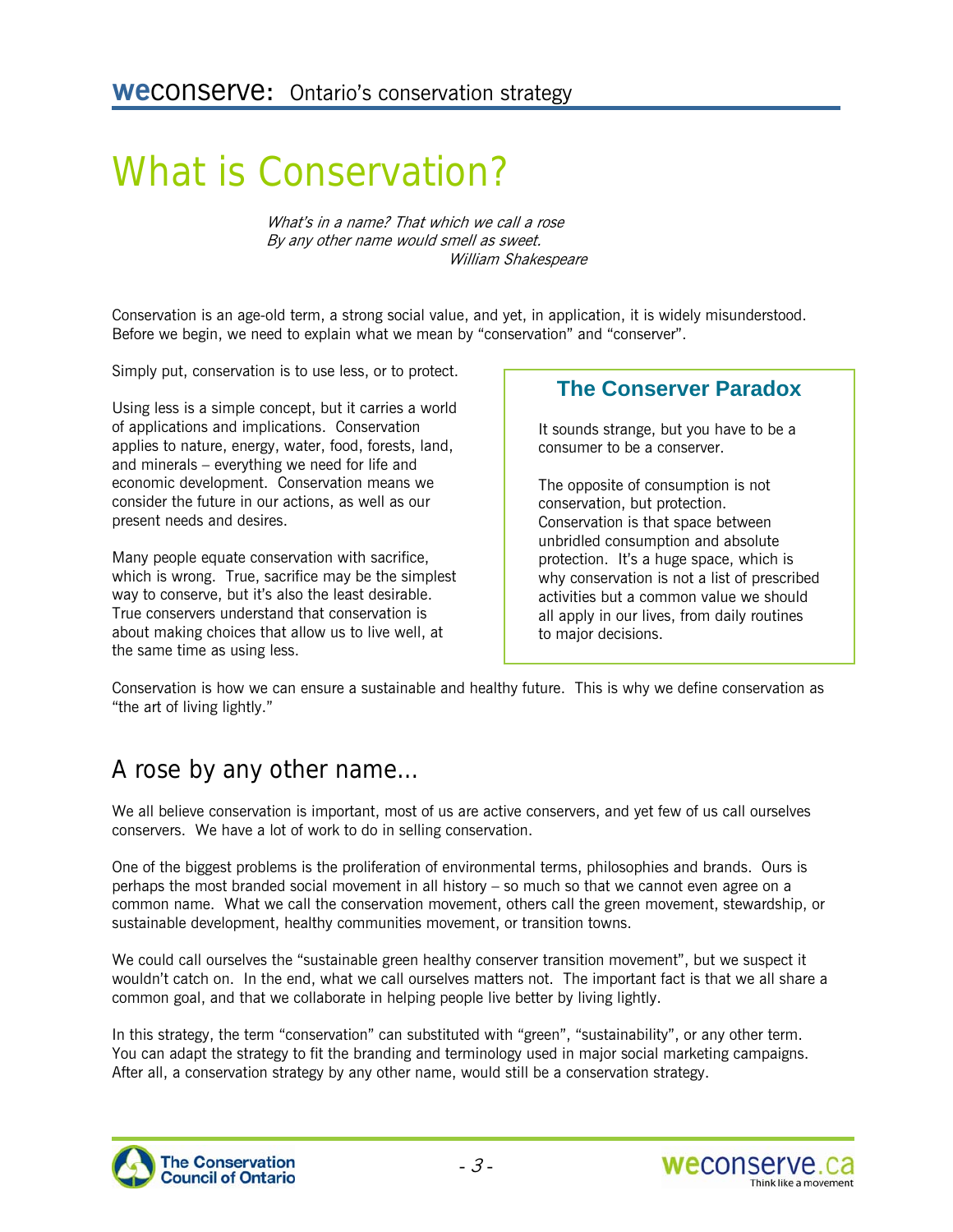# weconserve

# Supporting the Voluntary Transition to a Conserver Society



A conserver society maximizes social well-being while minimizing environmental impact.



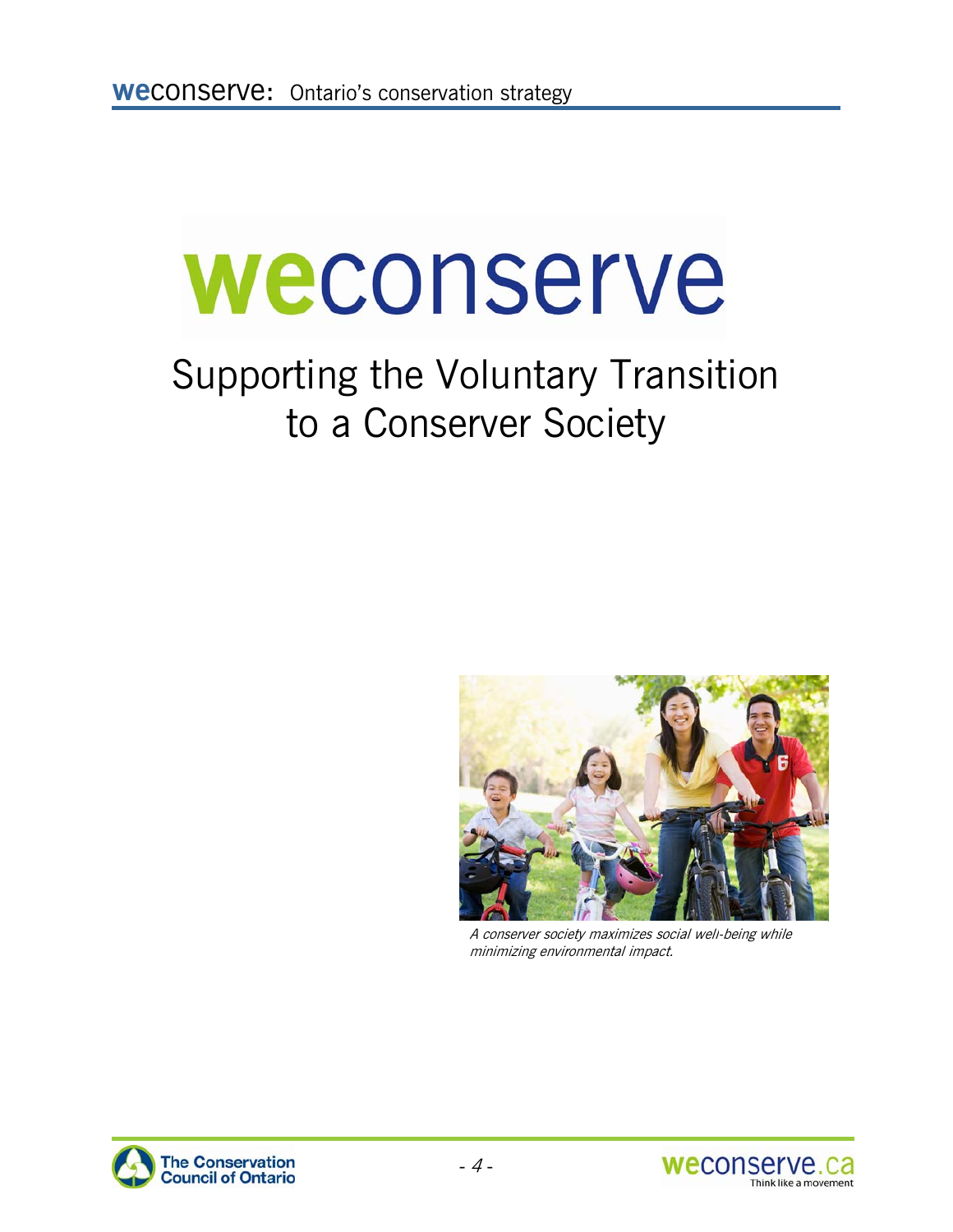# Introduction

Chances are, if you are reading this strategy you are already active in the conservation movement.

You may call it something else: the green movement, sustainable development, or ecological living. It doesn't matter what name you use, we are all working to find a balance between ourselves and nature.

The stakes are high, whether you are starting your own small business, or are part of a large organization or international company. If we do it right, humanity will thrive. If we fail, our economy and our ecosystems will collapse.

The challenge of "getting it right" has led to many bold initiatives over the past fifty years, including the Conserver Society model in 1973, the World Conservation Strategy in 1980, the United Nations Commission on Environment and Development (sustainable development) in 1986, and the National and Ontario Round Tables on Environment and Economy in 1989.

For our part, the Conservation Council of Ontario was founded in 1951 to help coordinate the efforts of conservation groups in Ontario. Over the years, our council has been at the forefront of environmental strategic planning for Ontario, providing advice to governments, helping communities organize for action, and helping develop collaborative projects and campaigns.

About ten years ago, we realized that a profound change in the environmental movement had occurred with the emergence of a new wave of green organizations and businesses whose focus was on helping people live green. Public demand for eco-friendly solutions was fuelling a new economy and social infrastructure.

The tipping point, for those of you who keep track, was around 1990, likely in response to the sustainable development movement of the late 1980s.

This new movement is complex and organic, but it is changing the world. It is consumer-driven, having changed the auto industry, given rise to new markets for local and sustainable food, and now creating opportunities for green power. In the end, it is our only hope. It needs nurturing – from incentives for conservation to support networks and seed funding for innovative ideas.

We've risen to the challenge. In 2005, the Conservation Council launched "We Conserve" to support the voluntary transition to a conserver society. Over the past six years, we've mapped the movement and piloted new approaches, and tested new approaches such as "movement-based social marketing", community networks, and a "distributed leadership" model.

All that we have learned, we have now pulled together into a simple strategy paper. It is our best thinking on how to find the common threads in a complex movement and weave them together into a united strategy.

This strategy is for all of you. Your job is to take this simple approach and adapt it to your own situation. Make it complex and organic once again, but build on the common cause that unites us all.

It will still take us years to get there – especially considering that growth in the conventional economy and consumption still outstrips the savings of a conserver society. But with a little luck and a lot of spark, our collective vision of a better future will take hold.

Chris Winter Executive Director The Conservation Council of Ontario July, 2011

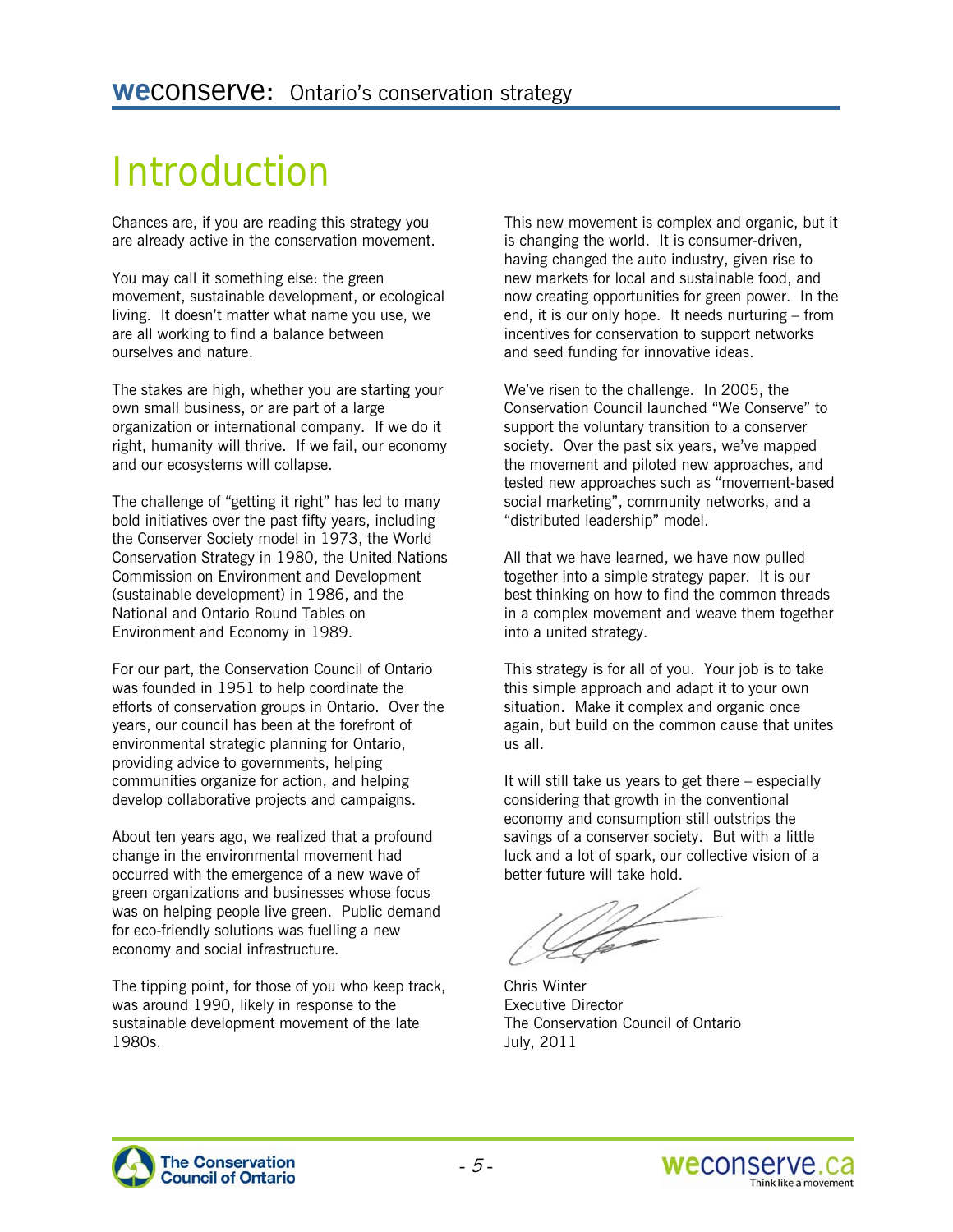# Our Mission

"We Conserve" is a high-level strategy developed by the Conservation Council of Ontario in support of a voluntary transition to a culture of conservation in Ontario. It is designed to support an existing and diverse conservation movement in Ontario through ten conservation priorities and four major areas of activity.

#### **Our mission is to be a catalyst for the voluntary transition to a conserver society in Ontario.**

- o Conservation is how we, as individuals, businesses, or a society, balance our demands on nature and resources with the need to protect natural ecosystems and provide for future generations.
- o We believe a conserver society is inevitable. The challenge is to create a successful conserver society that combines a high quality of life with a low and sustainable rate of consumption.
- o The shift to a successful conserver society requires a **voluntary transition.** By acting now, through voluntary change, we have the opportunity to design the conserver society we'd actually like to live in.
- o Our role is to be a **catalyst** for voluntary change, supporting the change and innovation that is already happening all around us. Together, we seek to make conservation **easy, affordable, and desirable.**
- o We will only get there if people want to conserve, either through a strong culture of conservation or by linking a conserver lifestyle with lower costs and a higher quality of life. This is why we define conservation as "the art of living lightly".

# Adapt and Adopt

This strategy has been drafted by the Conservation Council of Ontario, a provincial association of conservation leaders. It is written on behalf of all participating and supporting organizations, businesses and municipalities, including our active members and all other interested parties.

As with all our work, this strategy is shareware, meaning that it is freely available to all those who share in our mission (above). We encourage our partners in conservation to "adapt and adopt" this strategy:

- o to identify areas of leadership,
- o to integrate the structure and conservation priorities into their outreach and promotion work
- o to develop programs, products and services that support the overall strategy
- o to collaborate with others in common cause

We also encourage other jurisdictions to replicate this strategy and the work of the Conservation Council of Ontario. Good ideas are worth sharing.



what we can accomplish together

weconserve.ca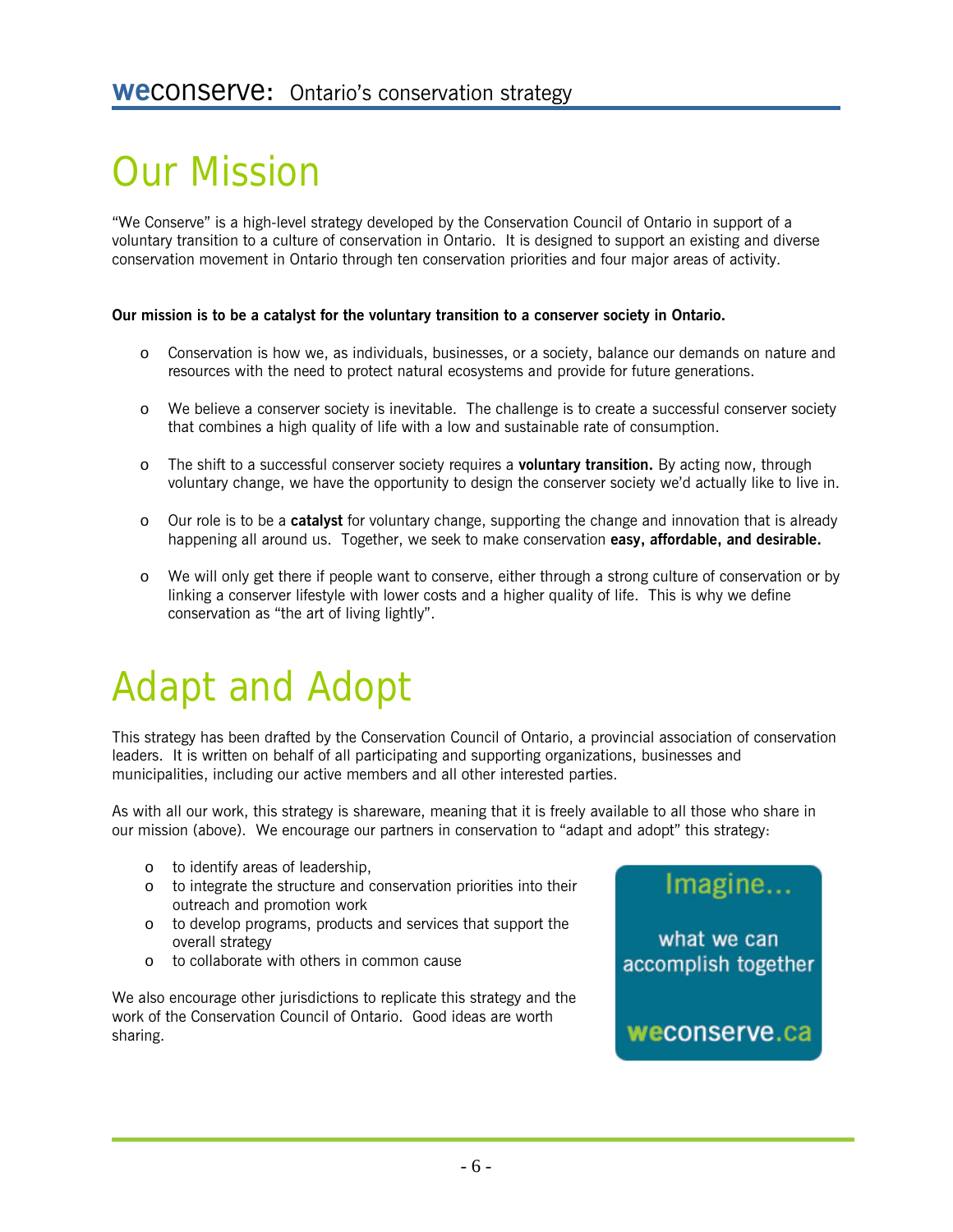# Our Theory of Change

Our mission is to be a catalyst for the voluntary transition to a conserver society in Ontario.

"We Conserve" will promote a culture of conservation in Ontario: the art of living lightly. In turn, a culture of conservation will support and facilitate action in each of ten conservation priorities that will help define Ontario as a conserver society.

"We Conserve" supports a united conservation movement, recognizing that the goal of a conserver society far exceeds the capacity of any one organization or government. We promote a distributed leadership model, which encourages all organizations, businesses and governments to identify how they can lead in promoting conservation to their members, clients, constituents, and the public.

We believe in the power of communities: be they neighbourhoods, cultural bonds, economic sectors, or environmental issues. We promote effective networking and collaboration, where conservation leaders work with each other to co-promote their work and to achieve common goals.

We believe in innovation and creativity. This is the "art" of living lightly – finding new ways to integrate environmental values into our social and economic development. In the end, a voluntary transition depends on finding new ways to make conservation easy, affordable, and desirable.

We believe the challenges of environmental sustainability, economic resiliency, and a healthy society can only be overcome if we learn to think and work like a movement.

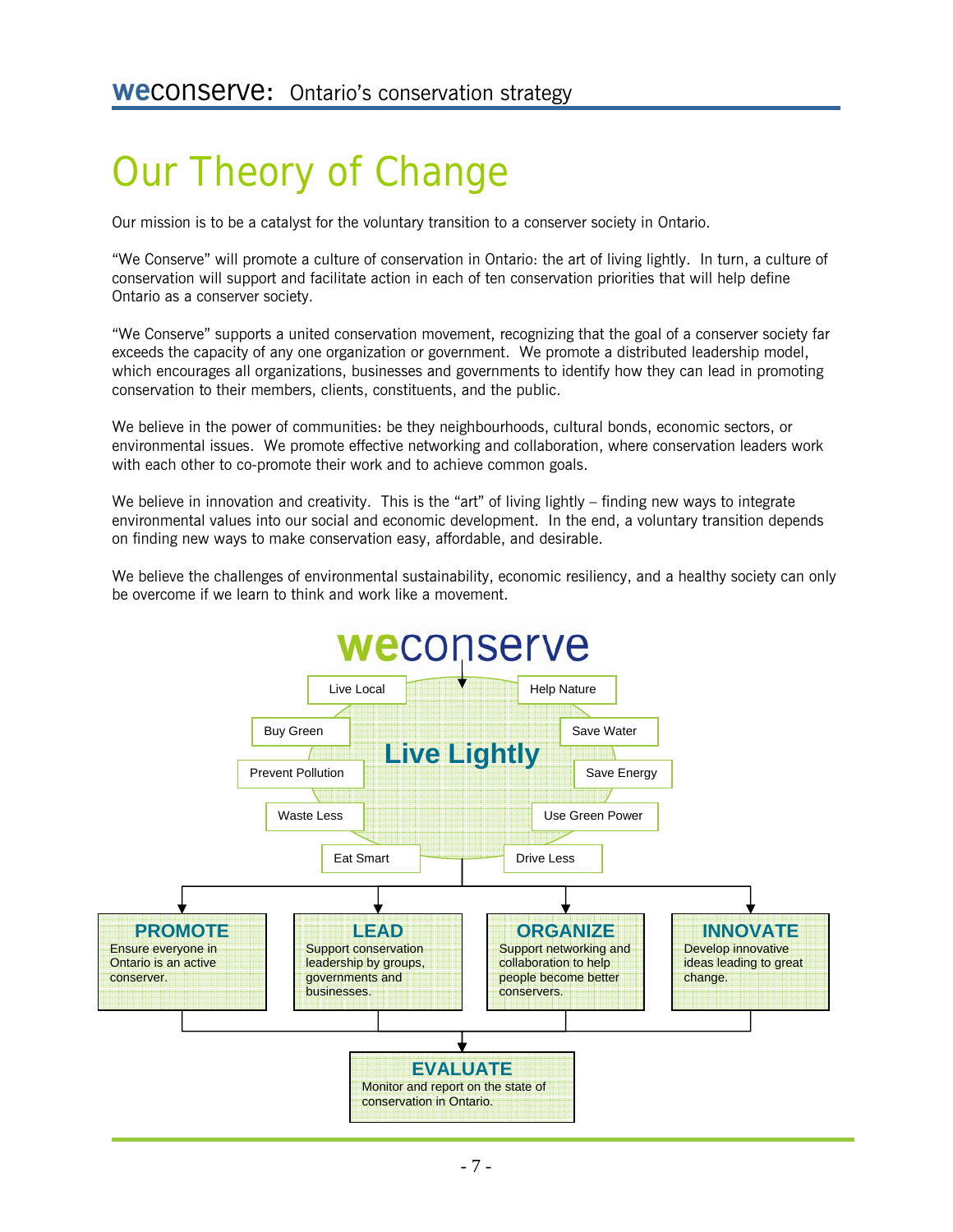# Our Guiding Principles

There are many principles that guide our work, including fairness, inclusivity, and creativity. We have selected three principles that best reflect our approach.

#### **1. Promote positive change**

To be effective, our solutions must be socially desirable and economically viable. The voluntary transition to a culture of conservation rests on our ability to make conserver solutions **easy, affordable and desirable**.

Our society is always changing, and never stagnant. We will use social and economic growth as an opportunity to reshape our society and economy into a more sustainable and healthier model.



If Ontario is to make the shift to a conserver model, our solutions must be positive, adaptive to individual needs, and embraced by all.

#### **2. Promote distributed leadership**.

Our strategy is built around an understanding that we are all leaders, each of us in our own way and according to our own opportunities and capabilities. We define green leadership as 'environmental excellence in who we are, what we do, and how we help".

**For individuals,** we are leaders in our personal actions; our activities at work, school or in the community; and how we volunteer or help others.

**For organizations**, we are leaders in our internal operations, our programs and activities, and our ability to work together in support of the common good.

**For businesses** we are leaders in our internal operations; our products and services; and our support for local community, peers, or environmental causes.

**For governments**, we are leaders in our internal operations; our legislation, policies, fiscal instruments, and programs; and our support for intergovernmental cooperation as well as community engagement.

#### **3. Embrace complexity and promote simplicity.**

Cultural change is inherently complex. A strong culture requires continual interpretation and creative expression. We will promote simple solutions that reflect an understanding of the complexity of cultural change and develop common messaging and catalytic programs and that can be readily adapted to specific needs and opportunities.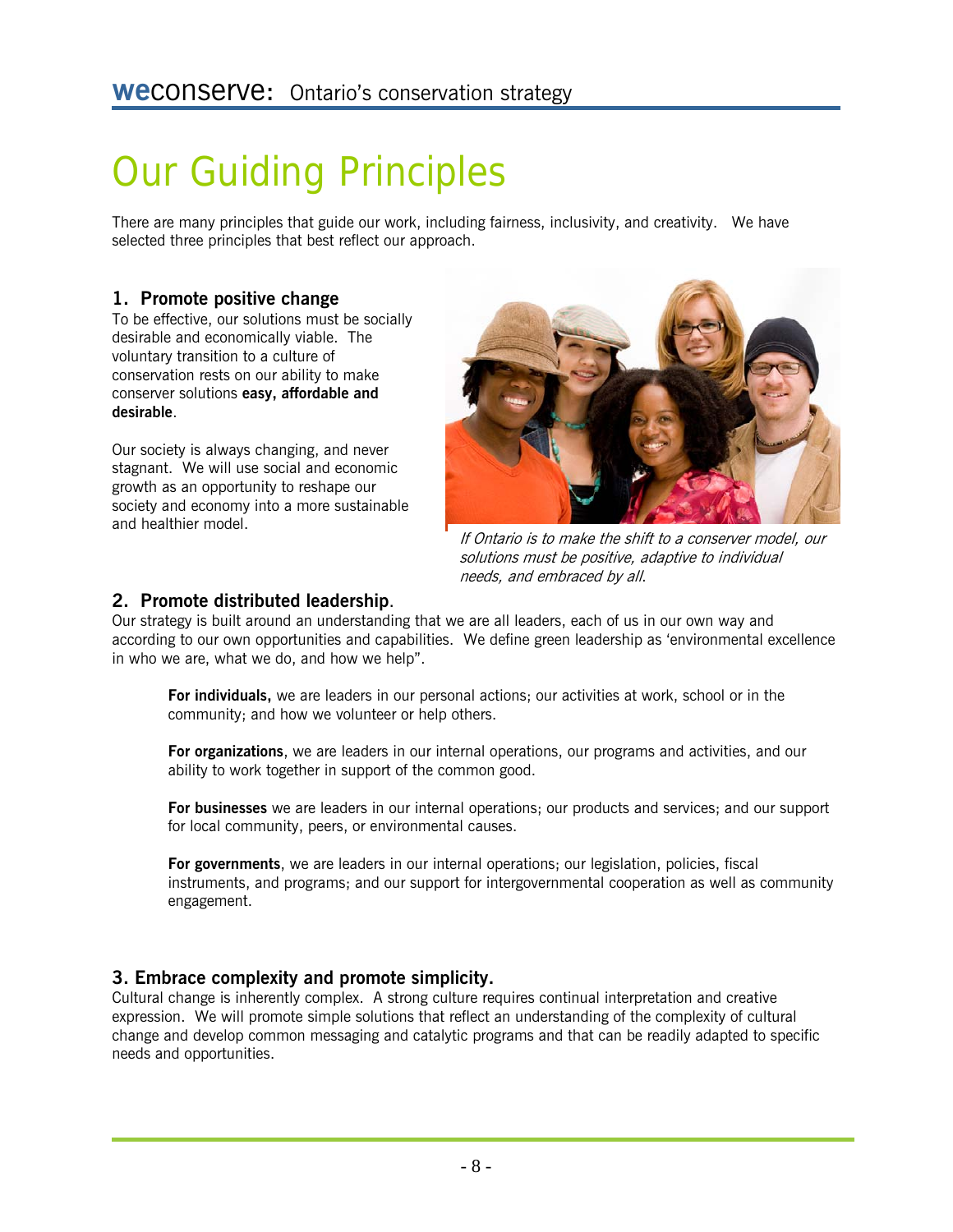# Ten Conservation Priorities

Conservation is the art of living lightly. It is a deep-rooted value that we can apply to all facets of our lives, and economy. Sounds great, but how can you translate a cultural value into tangible and measurable actions?

Our approach is to identify ten priority areas of activity. Each one reflects a priority for the environmental movement – it is how the movement has organized itself, with lead organizations and issue-based networks. Taken together, they represent ten priority actions, which can used to promote conservation to the public, through schools, and in a common approach to conservation leadership by organizations, business and governments alike.

|     | <b>Priority Areas</b> | <b>Priority Actions</b> |
|-----|-----------------------|-------------------------|
| 1.  | Nature                | Help nature             |
| 2.  | Water                 | Save water              |
| 3.  | Energy                | Save energy             |
| 4.  | Green power           | Use green power         |
| 5.  | Transportation        | Drive less              |
| 6.  | Food                  | Eat smart               |
| 7.  | Waste                 | Waste less              |
| 8.  | Pollution             | Prevent pollution       |
| 9.  | Green economy         | Buy green               |
| 10. | Urban design          | Live local              |

### Applying the Priorities

Together, these ten priorities help scope conservation and provide a focal point for organizing our combined efforts to deliver solutions.

Our approach is to connect and support the existing capacity for promoting a culture of conservation and the conservation priorities. We look for leaders and networks that address:

- 1. **integrated approaches** (e.g. conserver society, sustainability, and green living)
- 2. **each of the priority areas** (e.g. issue networks and lead organizations)
- 3. **economic sectors** (e.g. business associations and market transformation)
- 4. **social and cultural communities** (e.g. faith, culture, schools, and neighbourhoods)

It's a wide net to cast, but if you think about it, all the complexity of the conservation movement pretty much comes down to these ten priorities. So, if we focus on building the links around some very common goals, we can build a much stronger and united movement.

For this reason, we encourage all those who are active in the environmental field to adapt and adopt these priority actions to your work. Feel free to develop your own brand and marketing, but if you can integrate your programs and campaigns within the ten priorities, then it will be easier for all to see the connections.

Individual brands, campaigns and programs will change over the years, but the ten priority actions will provide a common and consistent message to the public.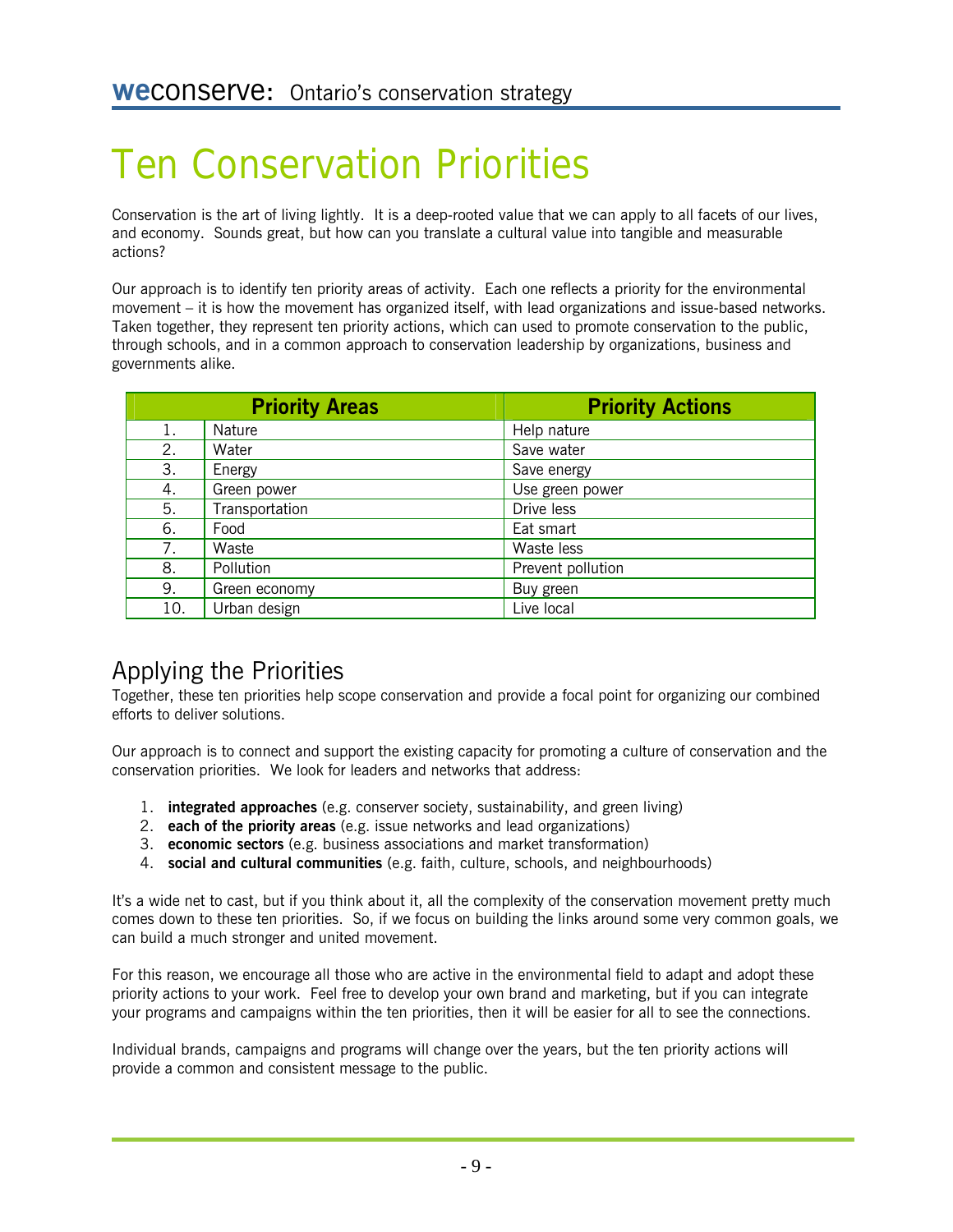# Our Activities

Our primary task is to build a united conservation movement – a sense not only of common cause, but of common potential. By working together, great change becomes possible.

Our implementation activities will focus on four key steps: promoting conservation, promoting leadership, promoting collaboration, and promoting innovation. A fifth activity will look at monitoring and evaluating our progress.

### **1. Promote Conservation**

We will promote a culture of conservation and awareness of the ten conservation priorities, through high-level campaigns and with movement-based strategies for outreach and engagement.

#### Public Awareness

- 1. **We will promote awareness of conservation and conservation solutions at all levels of society**.
	- a. We will reinforce a culture of conservation in Ontario
	- b. We will promote widespread commitment to live lightly
	- c. We will promote our priority conservation actions
	- d. We will promote solutions that help make conserver lifestyle easy, affordable, and desirable
- 2. **We will reach all Ontarians.** We can reach every individual in Ontario several times over through movement-based marketing of common messages, such as "we conserve" and the ten priority actions.
	- a. Organizations, businesses, and governments can adapt and adopt the conservation message and priority actions into their member communications and support.
	- b. Umbrella associations can adapt and adopt the conservation message and priority actions as part of their communications and support for member organizations
	- c. Environmental education and awareness organizations can adapt and adopt the conservation message and priority actions into their programming.

#### A Conserver Challenge

#### 3. **We will develop a Conserver Challenge, designed to enlist all Ontarians as active conservers**.

- a. The challenge will promote the ten priority actions, and allow for participating partners to adapt the challenge to better address the opportunities and priorities of their audience.
- b. The challenge will help guide people to support services and solutions that will make it easy to become a better conserver.

#### Collaborative Campaigns

- 4. **We will develop high-level collaborative campaigns to promote conservation priorities and individual solutions.**
	- a. The campaigns will connect all our programs and individual campaigns within the common and long-term conservation priorities.
	- b. Campaigns may be developed by any collaboration of partners within the conservation movement.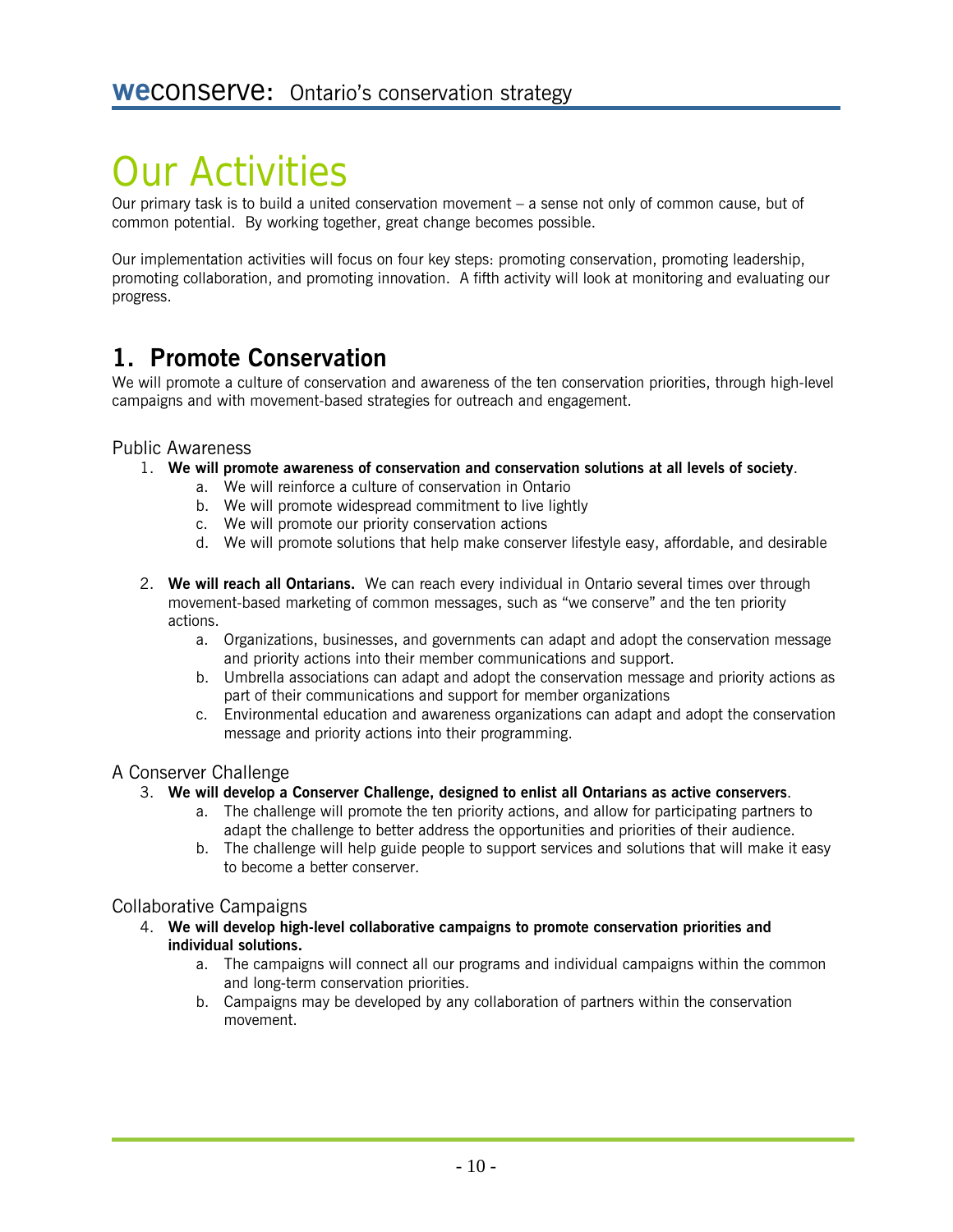### **2. Promote Distributed Leadership**

Every group, institution, business and government in Ontario needs to be part of this strategy. There are no sidelines in the conservation movement. We must all be leaders – in our own way and at our own pace, to be sure, but with a commitment to become better. "We conserve" is a statement of commitment: to lead, and to help others on the path to a conserver society.

#### Distributed Leadership

#### 1. **We will encourage conservation leadership in all sectors of society and the economy**

- a. Social, cultural, faith and all other organizations are encouraged to interpret and integrate conservation leadership into their operations, programming and services.
- b. Businesses and business associations are encouraged to adapt and adopt conservation leadership into their operations, products and services, and community support.
- c. All governments are encouraged to have an internal environmental plan as well as legislation, policies, fiscal incentives, and programs to assist in promoting conservation.

#### Promoting Conservation Leadership

- 2. **We will develop a common approach to promoting conservation leadership,** based on the ten conservation priorities. The five categories of leadership are: initial pledge, five significant actions; an internal environmental management system; 50% or more environmentally preferable products and/or services; and contributing one percent or more of time or money to supporting your community.
	- a. Organizations, businesses and governments can use the leadership program to promote their conservation activities and commitments.
	- b. Individual certification or green labeling programs can be integrated into the leadership rating
	- c. Municipalities, trade associations, or other organizations can adapt and adopt the program, and provide outreach and support programs to help their members become conservation leaders.

#### **3. We will connect conservers with conservation leaders.**

a. Social marketing programs will connect the individual conservation challenge with the conservation leaders.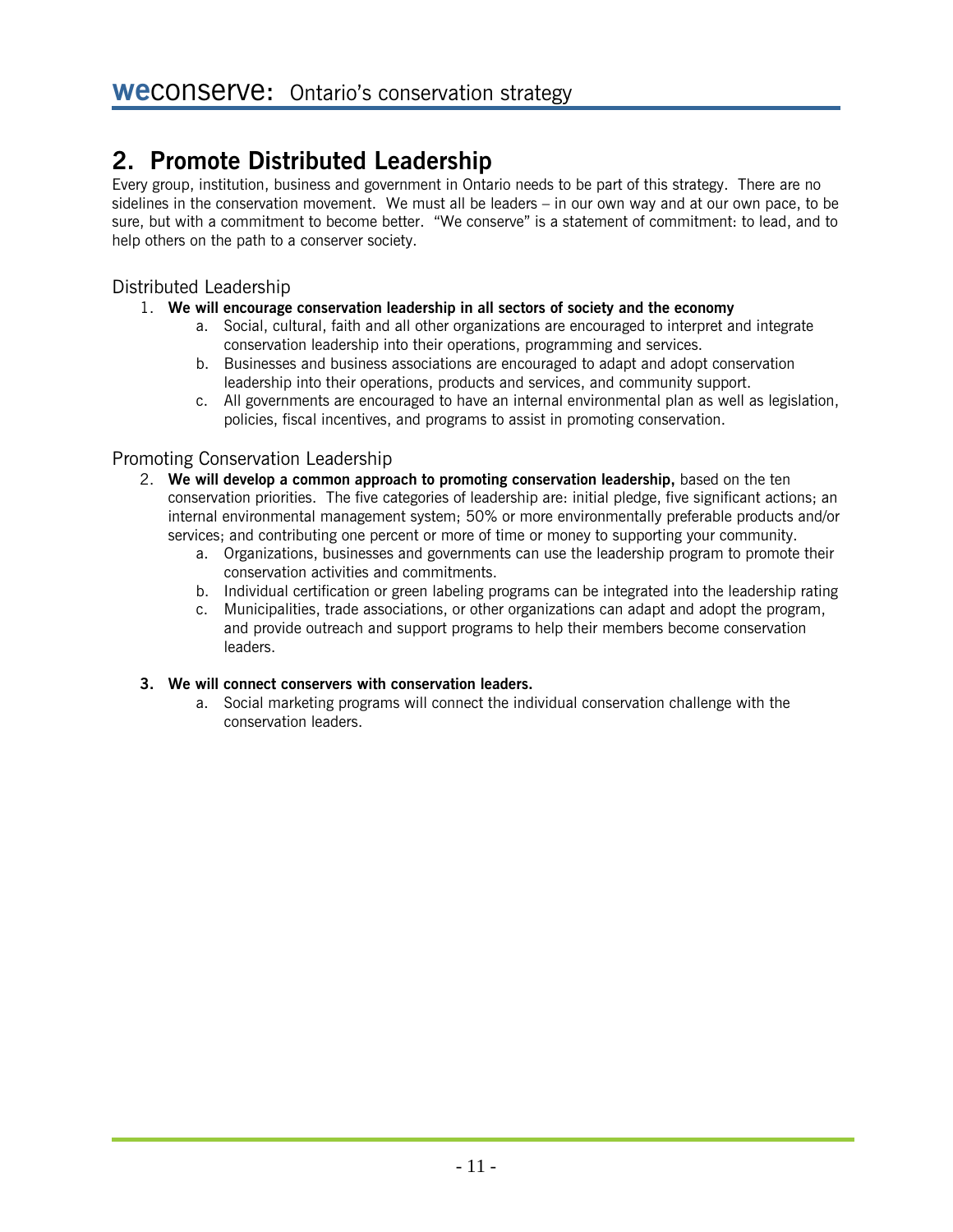### **3. Promote Effective Networking**

We will support a complex conservation movement. We will foster networks and collaboration at the community level and through communities of interest (including issues, business sectors, culture, and faith). We will recognize and support the role of networks, membership associations, and lead organizations in developing and promoting solutions across Ontario.

#### Issue Networks

#### 1. **We will identify lead organizations and networks for our ten priority areas.**

- a. Organizations and networks can self-identify their areas of leadership and expertise
- b. New networks and lead organizations can be established to fill gaps and opportunities within the conservation priorities
- c. Online directories, websites, and social media will help connect people with conservation resources.

#### Community Networks

#### **2. We will help establish community action networks across the province.**

- a. Municipalities and/or other community-oriented lead organizations will organize local networks of community groups
- b. We will support a network of community networks and lead organizations, including conservation networks, Green Communities, Transition Towns, Environmental Advisory Committees, Healthy Communities, or any other community-oriented programs.
- c. We will assist community networks to develop a community vision, action plans and project priorities.
- d. We will connect community networks with programs, resources, and funding to support community-led projects and campaigns.

#### Other Networks and Lead Organizations

- 3. **We will promote conservation with other networks and organizations with compatible goals**
	- a. Other networks and social movements can identify common cause with the conservation movement (e.g. culture, social equity, health, and fair trade).

#### Collaboration and Capacity Building

- 4. **We will improve our capacity to deliver conservation solutions.**
	- a. We will collaborate within our networks, building upon our individual strengths and areas of expertise
	- b. We will collaborate across networks, finding common cause and ways to co-promote our goals
	- c. We will strengthen our ability to deliver results through training and support programs and collaborative fundraising.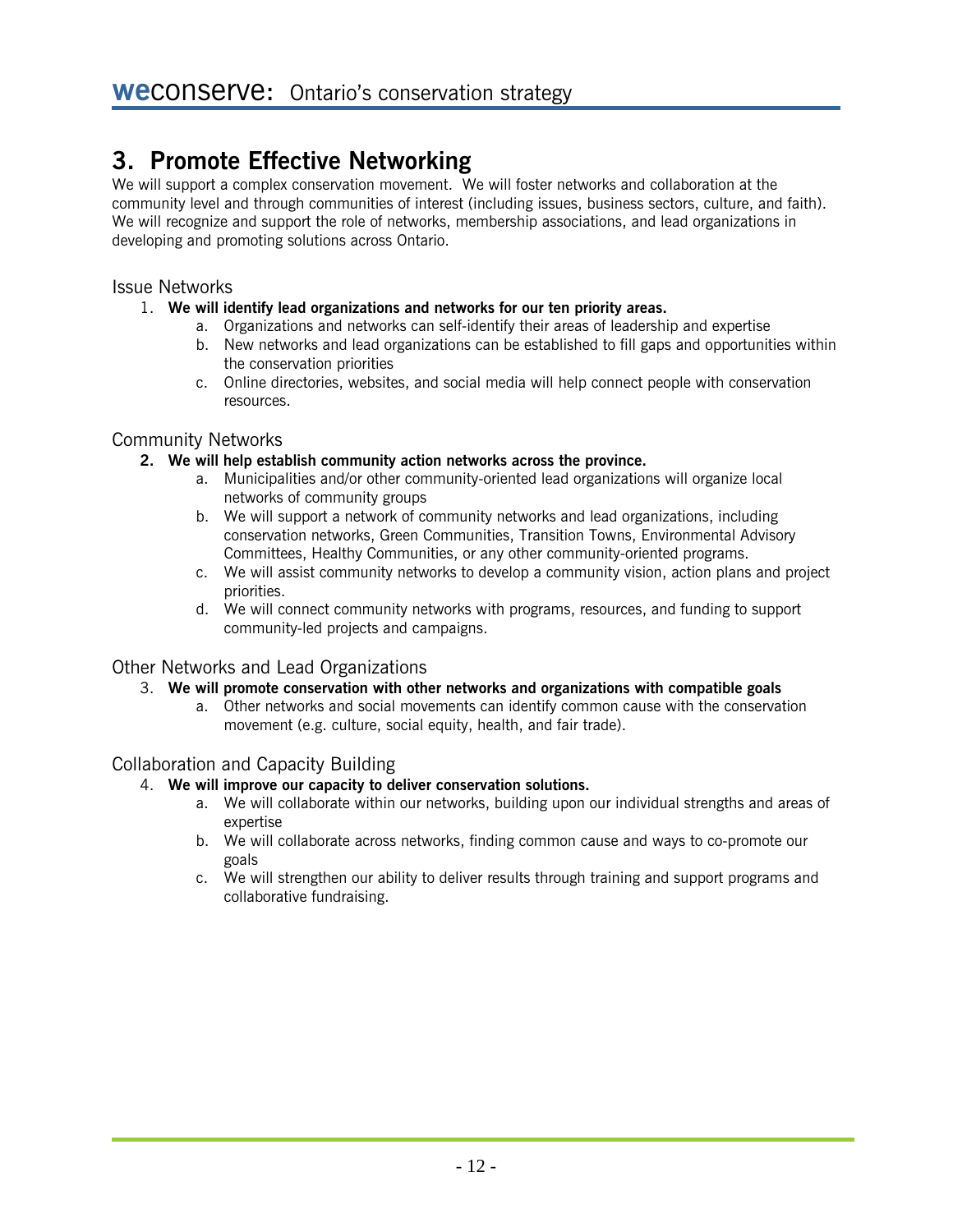### **4. Promote Innovation**

Society is never static. It changes and evolves over time. The very forces of innovation and invention that gave rise to the industrial age can also guide us into a prosperous conserver society. We will foster change through innovation and creativity in our communities, the voluntary sector, business and governments that will help make conservation easy, affordable and desirable.

#### Innovation in Communication

1. We will encourage innovative and creative ways to express our common priorities. Our high level and long-term messaging (e.g. the ten priority actions) will be reinforced by individual campaigns and programs.

#### Innovation at Work

- 2. We will encourage entrepreneurial innovation and the creation of new small businesses that are green from the ground up.
- 3. We will encourage innovation in conventional businesses that are redesigning their products and services to better integrate conserver values into a consumer model.

#### Innovation in our Communities

4. We will encourage innovation in our communities to help create vibrant local economies and healthy neighbourhoods.

#### Centres of Innovation

- 5. Local hubs and centres for innovation will provide office space and common services for community organizations and new social ventures.
- 6. Regional and sect oral innovation centres will provide resources for larger scale innovation and collaboration on priority issues.

#### Innovative Policy

7. We will promote policies, long-term programs, and investments in green infrastructure that will further support a voluntary transition to culture of conservation.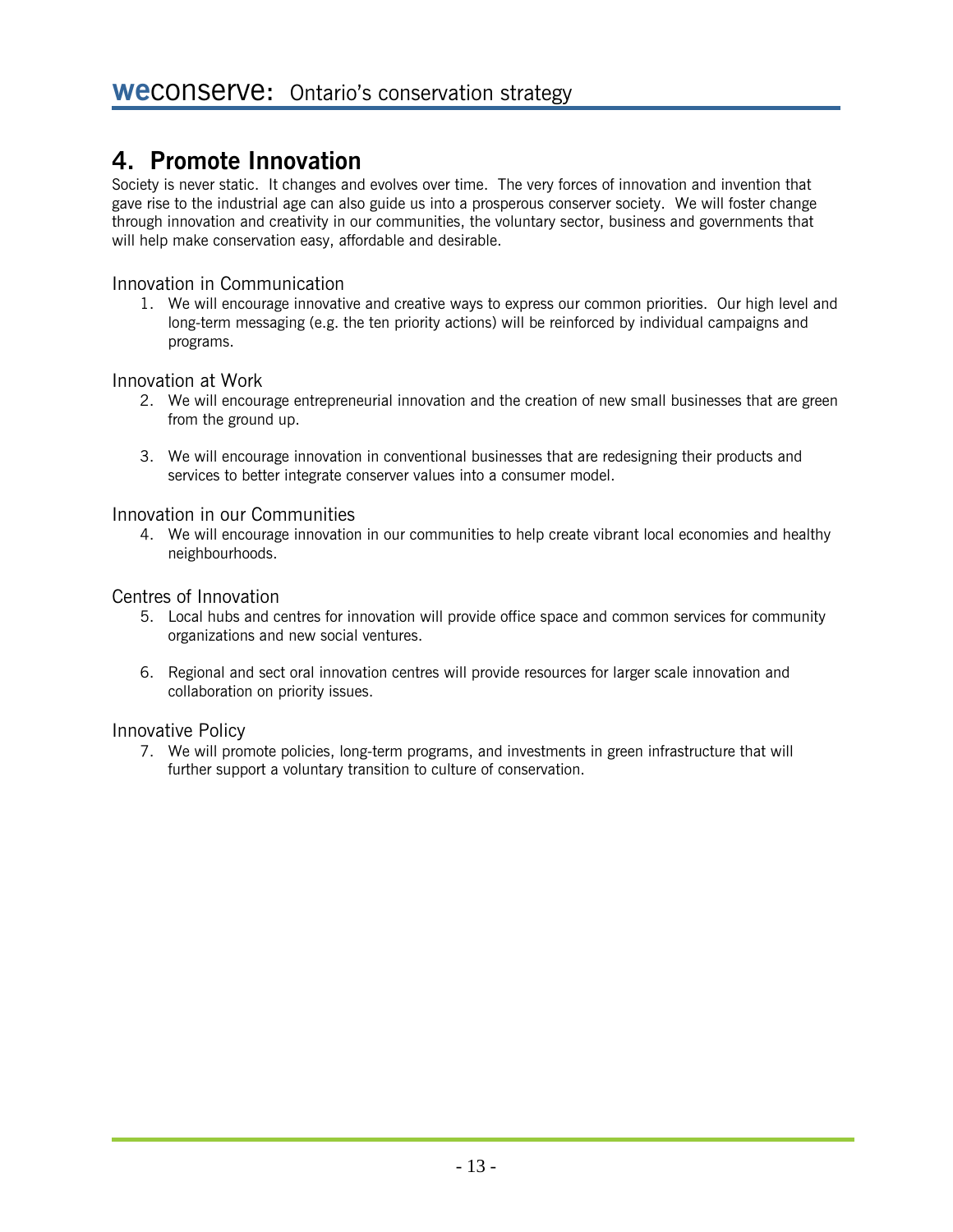# Evaluating Our Progress

We will use both quantitative and qualitative indicators to measure our success with both state of the environment reporting, and qualitative review. In the end, the transition to a conserver society will be measured by both our values and our actions.

#### State of the Environment Reporting

1. We will encourage our governments to maintain a regular State of the Environment report, including statistics relevant to our ten conservation priorities.

#### Annual Conservation Poll

- 2. We will conduct an annual poll of our members and allies to develop a scoring of Ontario's status as a conserver society. Over time, this scoring will provide an indication of our ability to respond to long-term pressures (such as peak oil, urban sprawl, and climate change) as well as immediate resource and economic crises (such as blackouts and recessions).
- 3. Public opinion polls, especially during elections, can track how public awareness and commitment to conservation and the ten priority actions will translate into support for policy initiatives.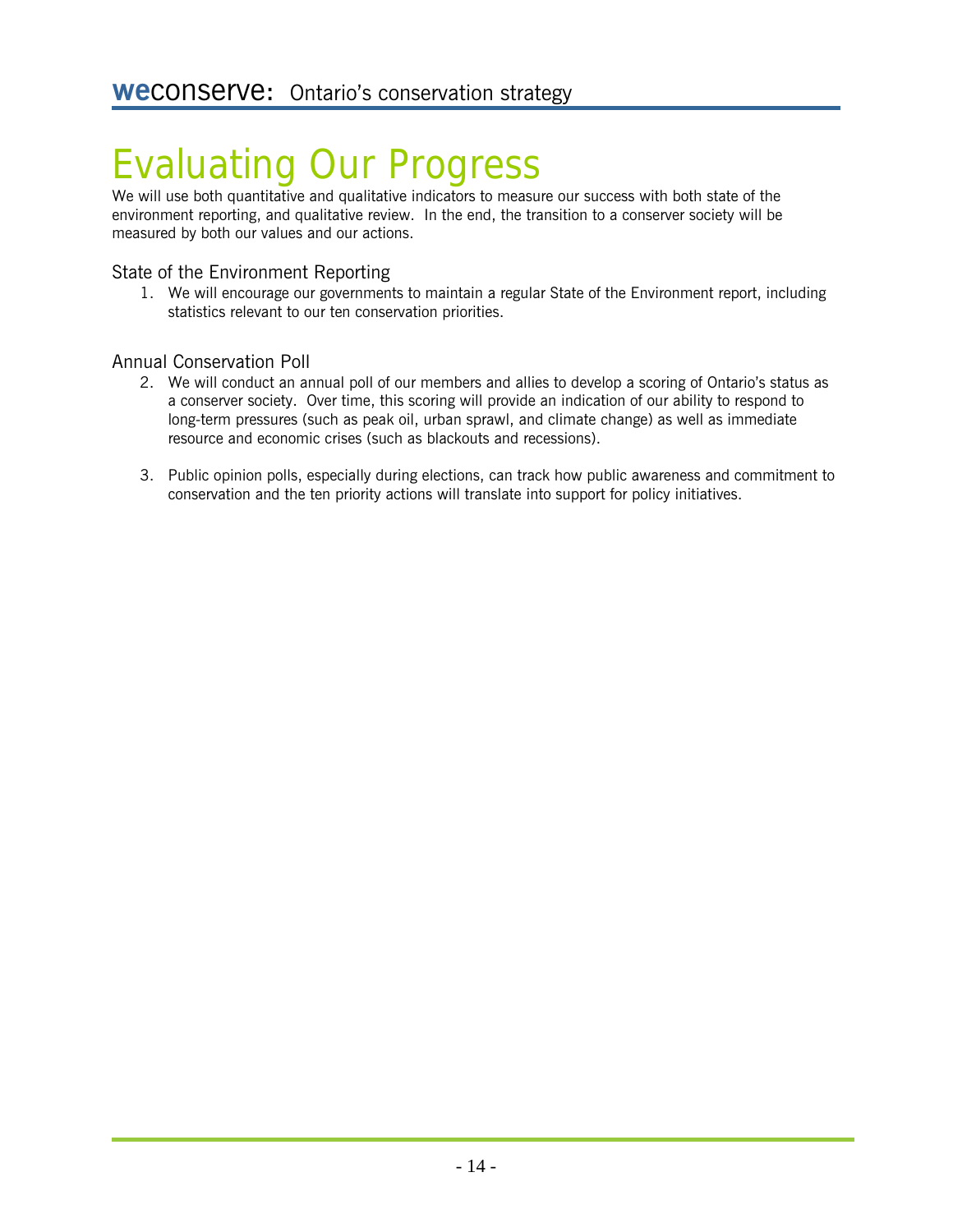## 020 Vision

If Ontario were a conserver society, we would live better on less. We would have a high standard of living with a fraction of the ecological footprint. Our actions as individuals would influence economic development, community design, and the ability for our governments to act on regional, provincial and national issues on our behalf.

Here's how it might look in 2020.

#### A Culture of Conservation

#### Livelightly

#### 1. **Conservation will be second nature.**

In the same way as the civil rights, gay rights, and feminist movements have helped to make social equity (the respect for other people) a strong cultural value, the conservation movement will make the respect for nature an equally strong cultural value that is reflected in our daily routines as well as our large scale actions and investments.

#### greengiving

#### 2. **We will give 1% for the planet.**

Conservation will also be a strong part of our charitable giving and community volunteerism. We will all contribute at least 1% of our time and/or income to conservation causes, be they local, provincial, national or global.

#### Help Nature

#### greenhomes

#### 3. **We will be at home with nature.**

From pesticide-free lawns to butterfly habitat and food gardens, our lawns are an important part of the natural ecosystem. Homeowners and building managers will have access to a full range of support services to help them design and implement an ecological plan for their yards and/or balconies.

#### greencommunities

#### 4. **Ontario communities will be green.**

Each municipality will have an integrated plan and support services for nature and green spaces within the community, including tree cover, recreational parks, natural features, rainwater retention, school and building naturalization, green roofs, community gardens, and protected ecological areas.

#### greenspaces

#### 5. **The southern Ontario green corridor will be completed.**

Ontario needs a connected green corridor that incorporates the Niagara Escarpment, the Oak Ridges Moraine, the Greenbelt and other significant ecological features. Green tourism and rural economic development will be key features of the green corridor.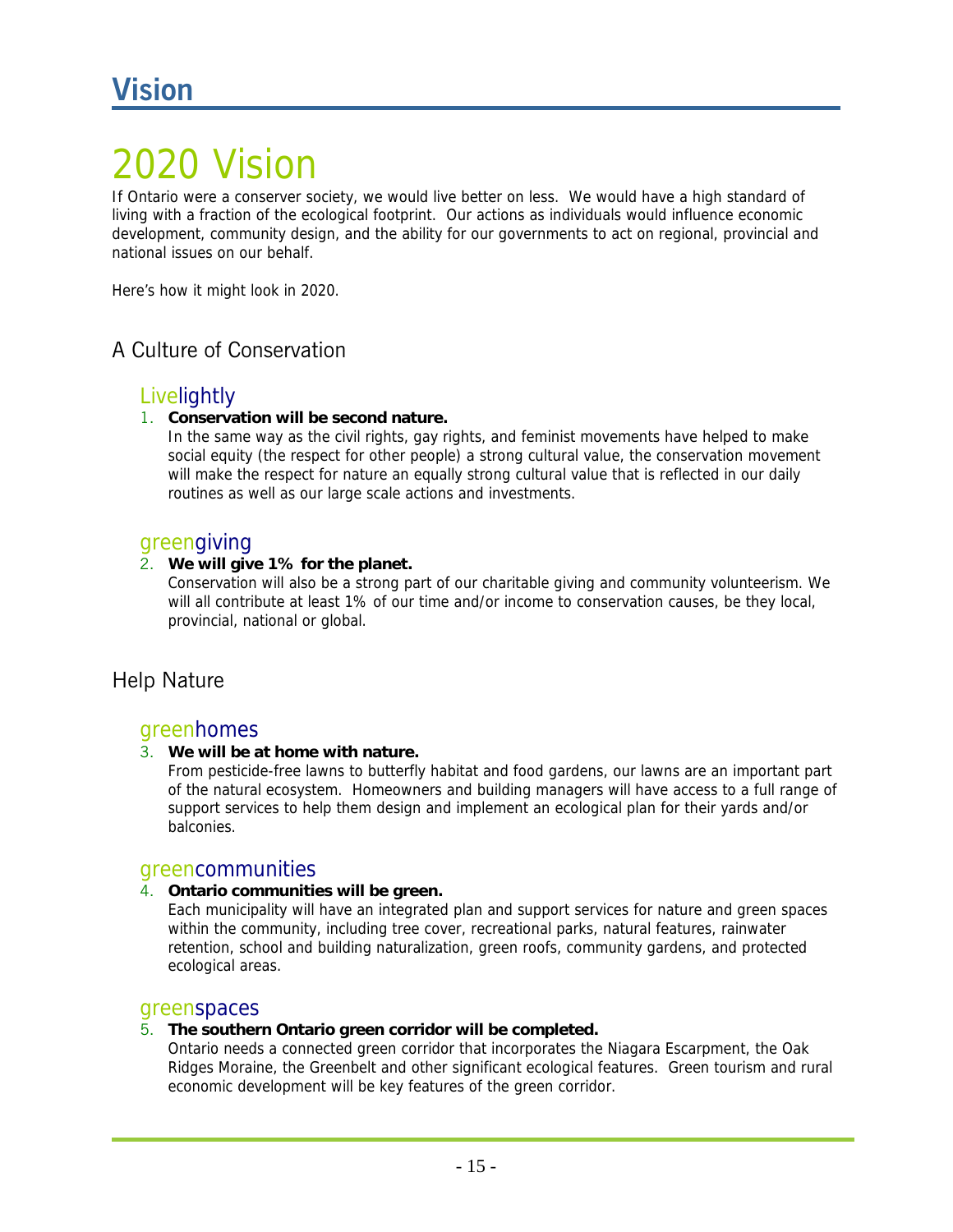#### 6. **Ontario's prime farmland will be protected.**

We will come to realize that farmland is our most precious resource, and protect our remaining class 1 to 3 farmland from development. We will strengthen the link between farmers and consumers, promote community agriculture, farmer's markets, and local and sustainably grown food.

#### 7. **Ontario will be a leader in green gravel and sustainable mining.**

Ontario will be a leader in aggregate conservation through an aggressive 3Rs program, demand management strategies (including compact community design), the protection of significant natural areas, and the restoration of old pits and quarries.

Ontario will be a leader in sustainable mining, through the aggressive recycling of mineral resources (in particular from e-waste), the protection of significant natural areas, the protection of aquifers and ecosystems from tailings and pollution, and through local economic development.

#### 8. **Ontario will be a leader in sustainable forest management.**

Ontario will be a leading supplier of FSC certified products. We will have a completed biodiversity strategy, including a completed parks system and endangered species legislation. Northern economic development strategies will emphasize community-based sustainable economic development, including tourism, renewable resources and value-added products. We will maintain the Boreal forest as the largest intact carbon pool in the world.

#### Save Water

#### greatlakes

#### 9. **Our lakes and rivers will be protected.**

Healthy lakes and rivers will ensure clean water for swimming, fishing, and drinking. A Great Lakes Act will ensure the integrated management and protection of our largest water resource. It will ensure coordinated action to clean our beaches, control invasive species, control stormwater runoff and pollution, and promote healthy wetlands and coastal areas around our lakes. With waterfront cycling trails, recreation areas, and local community development, our lakes will become one of our strongest tourist attractions.

#### cleanwater

#### 10. **All Ontarians will have clean drinking water.**

Clean water is a right. We will ensure safe drinking water, whether through pollution prevention or municipal water treatment. First Nations and communities on groundwater sources are priorities.

Bottled water will be largely replaced with free community filling stations, otherwise known as "taps".

#### conservewater

#### 11. **We will treat water as a precious resource.**

We will conserve our water supplies, particularly through controlling development on aquifers and installing water-efficient appliances. We will use rainwater and grey water for our lawns and gardens, and capture storm runoff for community wetlands.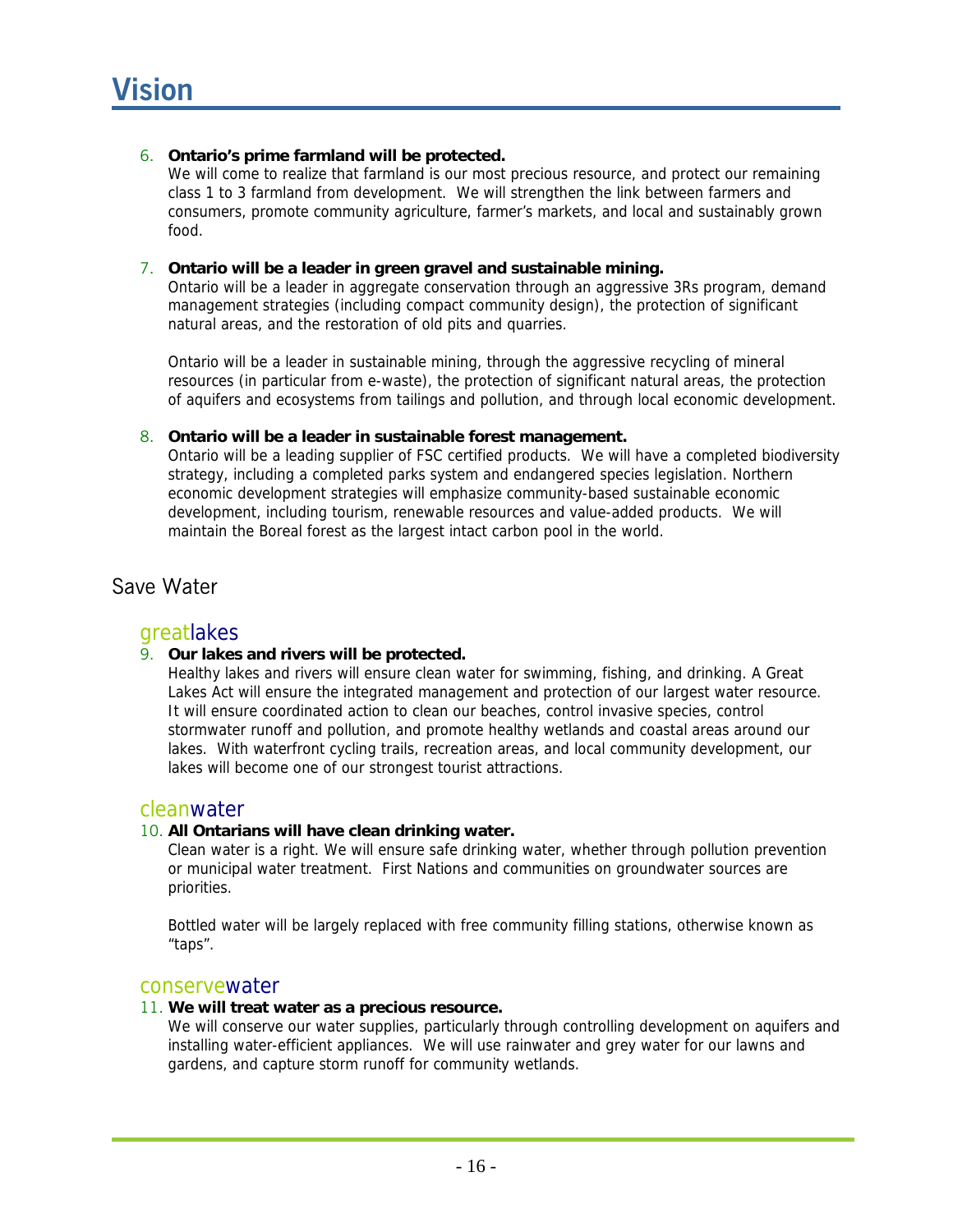#### Save Energy

#### energysecurity

#### 12. **Ontario will have reduced its dependence on energy imports.**

Recognizing that energy is the lifeblood of our economy, Ontario will emphasize energy resilience through aggressive conservation programs and an emphasis on increasing local, green power and regional energy production.

#### homeheating

#### 13. **Ontario's homes will be EnerGuide 70 or better.**

According to Green Communities Canada, Ontario's homes currently have an average EnerGuide rating of 54. Investing in conservation has raised the average rating up to 66. Through increased auditing capacity, improved incentives, and public outreach, we will raise the average to an EnerGuide 70 rating for around 2.7 million homes across Ontario.

#### 14. **All new homes will be EnerGuide 80 or better.**

Ontario's building code mandates that all homes built after 2012 will need to meet the EnerGuide 80 standard. Voluntary leadership will achieve the EnerGuide 80 standard sooner, and will ensure that homes built after 2012 exceed the Energuide 80 standard.

#### electricityconservation

#### 15. **Ontario peak demand will be 20,000 megawatts.**

20,000 megawatts represents a 25% reduction in peak demand, which can be achieved both by reducing overall demand and by initiatives aimed at reducing peak load.

#### homeelectricity

#### 16. **Residential electricity use will be an average of 750 kWh/month.**

Conservation is by far the cheapest way of meeting Ontario's power demand, especially for the first 25% of the demand. 750 kWh represents a 25% decline from the 2007 average of 1,000 kWh.

#### Use Green Power

#### greengrid

#### 17. **We will generate 20,000 MW of green power.**

By 2020, it's projected that 18,000 MW of Ontario's existing electricity generating capacity will need to be replaced or refurbished. As has been proven in Denmark, where 18% of the electricity demand is now met through wind power, renewable power should be our preferred option, along with investments in a smart grid and new technology for storing renewable power.

#### homepower

#### 18. **One million Ontario homes will have renewable power.**

One million homes will have invested in renewable power, either by purchasing green power through a utility, by participating in a community renewable power cooperative, or by installing a photovoltaic solar, passive solar, wind, hydro, or geothermal system.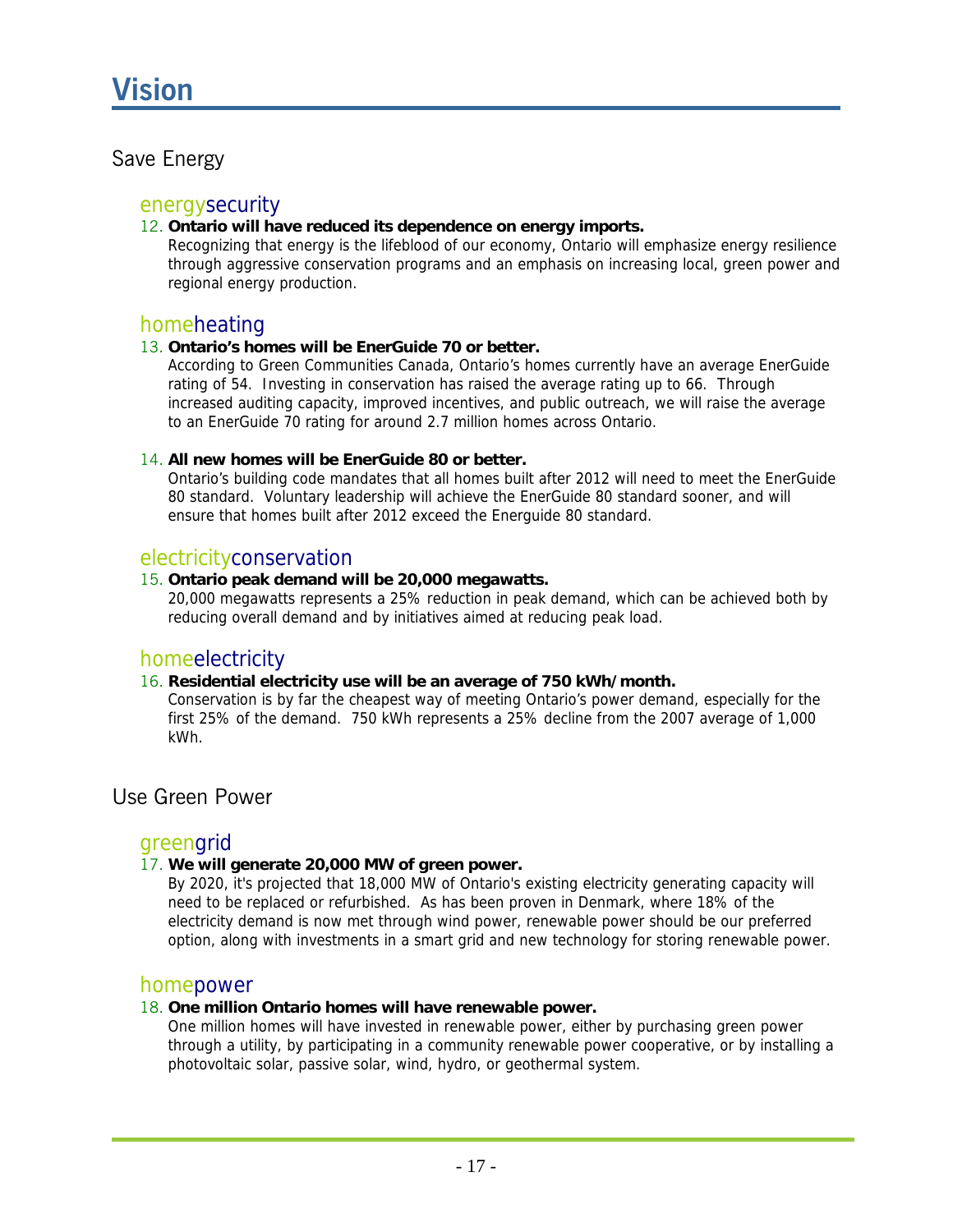#### Drive Less

#### greentransportation

#### 19. **We will drive 25% less kilometres than we did in 2004**.

We love our cars to death. Ontarians drove an estimated 122 billion kilometres in 2004. That's an average of 14,000 kilometres per driver. By focusing on transportation alternatives and services we will decrease the number of kilometres driven annually. By 2020, with greater investments in transit, car-sharing, cycling; improved inter-regional transportation options, and compact community design, we will be able to reduce the need for automobile transportation as well as the distance traveled per trip.

#### 20. **We will reduce gasoline consumption by 30% of 2002 levels by 2016.**

This target is consistent with Californian efficiency standards for 2016. Ontario drivers consumed 15 billion litres of gasoline in 2002. Through a combination of transportation alternatives and improved efficiency for all light duty vehicles, we will reduce the amount of gasoline consumed to 10.5 billion litres by 2016. Achieving this target through efficiency would require that new lightduty vehicle fuel consumption in Canada improve to 6.5 L/100km from the 2001 average of 9.3 L/100km.

#### safecycling

#### 21. **Every municipality will have a safe cycling strategy.**

Safe cycling strategies will ensure there is the bicycling infrastructure, support services, education, and incentives in place to make bicycling a viable mode of transportation for downtown and suburban communities. Safe cycling starts with children, carries on through our adult years, and will provide seniors with a safe

means to stay healthy and mobile.

#### 22. **Ontario will have a network of cycling routes.**  As part of Ontario's tourism strategy, we will have a network of regional bicycle routes (including dedicated trails) that are connected to the development of local hospitality services and culture.



#### Eat local

#### localfood

#### 23. **50% of Ontario's food will be locally-grown.**

According to Local Food Plus, only 10 to 15% of Ontario's food is currently grown locally. Without sacrificing the pleasures of coffee and fruit, it is estimated that Ontario's food system can be 60% local within five years if we support local farmers and food distribution systems. By making our target 50% (or half our diet as local food), we can more easily measure our personal progress.

#### 24. **Our diet will be healthy.**

Our personal food choices will be healthier, supported by a food industry that is committed to providing healthy, sustainable, and ethical foods. Individually, we can all make it a personal priority to eat at least 25% local, organic and/or vegetarian meals.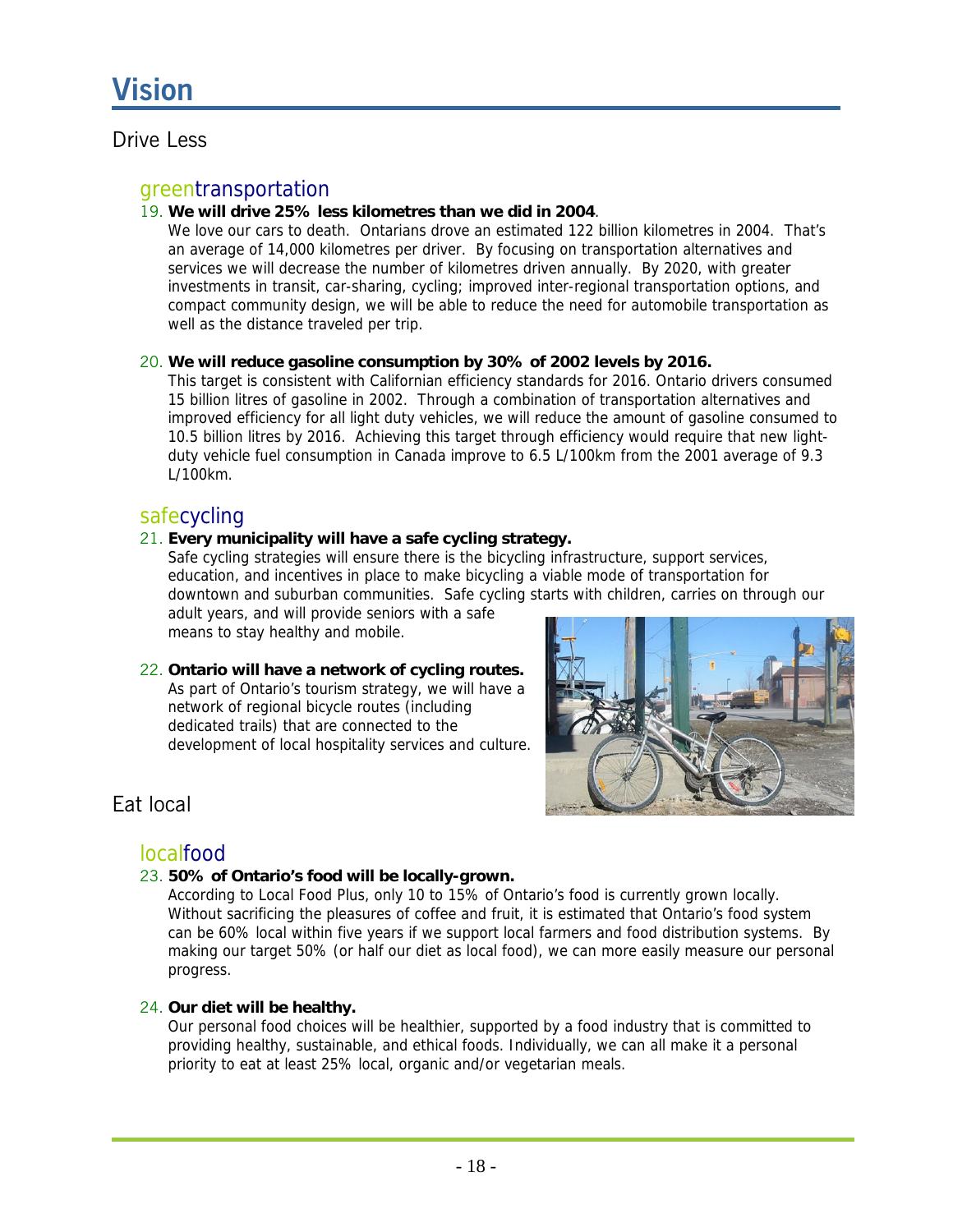#### Waste less

#### wastereduction

#### 25. **We will achieve a 70% diversion rate for solid waste.**

Through extended produce responsibility, product fees, and a combination of waste reduction, recycling, reuse and composting programs, we will improve on the current diversion rate of less than 40%.

#### Prevent Pollution

#### toxicfree

#### 26. **We will virtually eliminate hazardous waste and pollution.**

Through legislation and performance standards, pollution prevention and green chemistry, we will strive to eliminate the flow of hazardous chemicals into our watersheds and air. These wastes include mining and manufacturing residues, biomedical wastes from hospitals, spent photo finishing chemicals, waste pesticides, PCBs, and motor oil.

#### 27. **We will achieve an 80% diversion rate for household hazardous waste.**

Hazardous waste is only a small percentage of the residential waste stream, but we have few programs in place to facilitate recycling and safe disposal. By 2020, Ontario will have residential hazardous waste collection programs in place that will achieve an 80% capture rate on household hazardous wastes.

#### Buy Green

#### greeneconomies

#### 28. **50% of products and services will be green.**

Currently, Ontario's green products and services are estimated to be about 5% of the total economy. Included in this figure are the companies that specialize in environmental and conservation products and services as well as the conservation alternatives and options offered by the mainstream economy. In a conserver society, consumer demand will ensure that at least one-half of all the products and services sold will reflect environmental values in their design, manufacture, and/or packaging.

#### 29. **50% of personal investments will be environmentally and socially responsible.**

Socially responsible investing (SRI) is estimated to be about 1% of the market at this point, even though there are companies specializing in funds with environmental and social screens. With the growth in SRI funds and the increase in corporate social and environmental responsibility, the opportunities for individuals to invest in responsible companies will increase significantly. Investing in conservation and environmental leaders will make good business sense.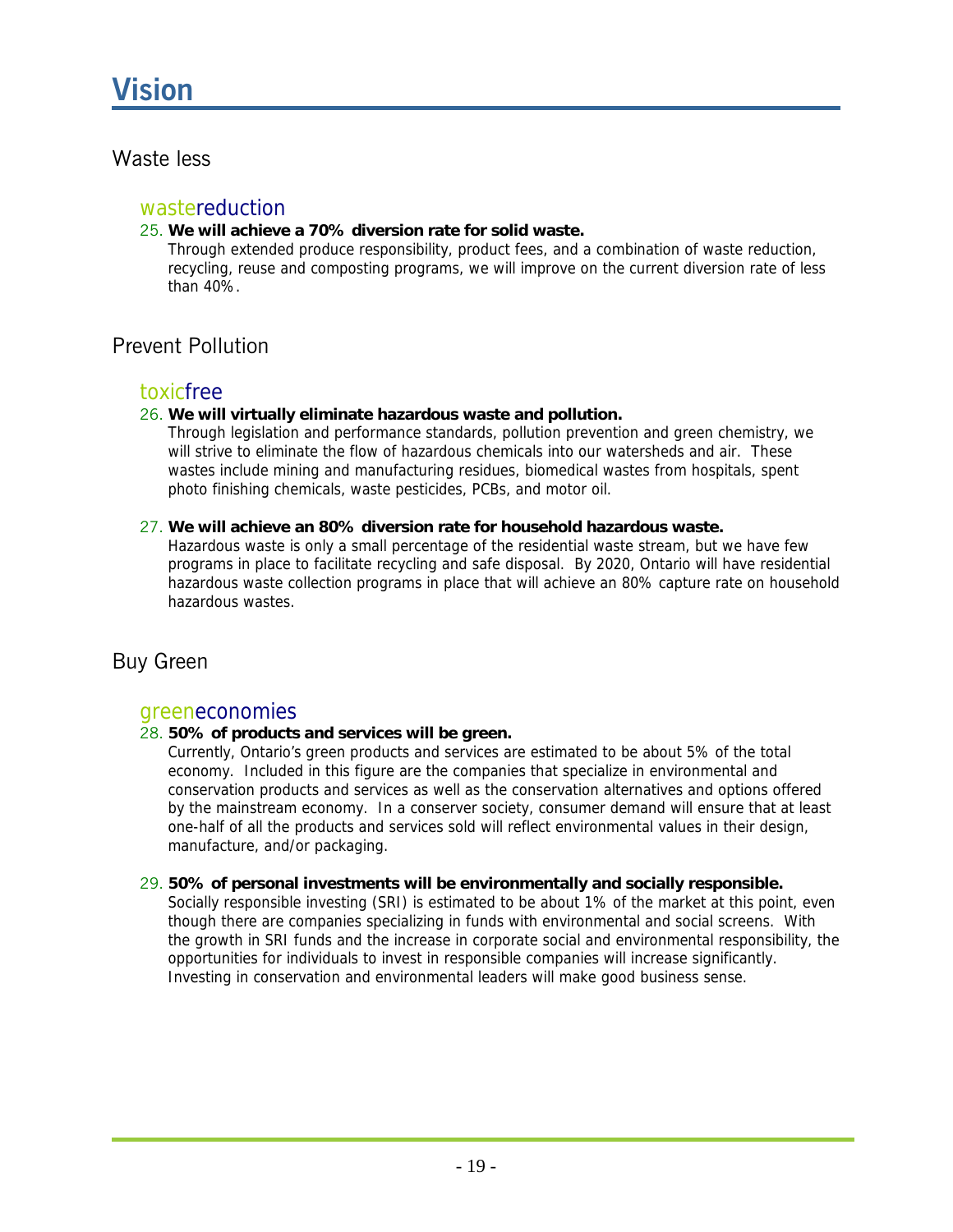### **Vision**

#### Live Local

#### completecommunities

#### 30. **We will be a province of villages.**

If we live in an urban area (and most of us do) we will strive to make our communities complete. We will plan for complete neighbourhoods that will have all we need for daily living and wellbeing, including shops, restaurants and services, institutions, parks, and jobs. Our streets will be pedestrian and bike friendly, and provide safe routes to a village centre, local schools, and other public places. Our neighbourhoods will be green, with natural yards and an urban forest.

Our towns and cities should link neighbourhoods together, and provide higher level services. By planning for complete communities, Ontario's municipalities will be able to accommodate future growth needs while creating more vibrant and sustainable local economies and cultural centres.

#### greenstreets

#### 31. **Our neighbourhoods will be walkable.**

We will encourage a pedestrian society, with green streets, urban forests, and places to go. We will create village centres in our neighbourhoods and towns that will provide

#### localeconomies

#### 32. **Over 30% of our shopping will be local.**

Currently, less than ten percent of our shopping is local, which means we drive everywhere to buy everything. With the growth of Business Improvement Areas and incentives for local business, we will increase the market share for local stores to 30%.

#### 33. **We will increase local production of value-added goods by 20%.**

By placing a greater value on local jobs and quality products, we will purchase locally-produced goods that meet the highest ecological and social responsibility standards. Incentives for green economic development and buy local campaigns will help ensure that the jobs associated with a conserver economy stay in Ontario.

#### 34. **Local tourism and recreation will increase by 20%.**

We will reduce carbon emissions and travel costs with local tourism. To support a growing demand for local tourism and recreation, we will have cycle touring infrastructure to rival that of La Route Verte in Quebec, and make full use of our greenbelt, green spaces and northern wilderness to provide excellent and affordable recreation and vacation opportunities.

#### greenculture

#### 35. **Our communities will be vibrant.**

From food to arts and entertainment, our communities will be places where we enjoy life and spend our time and money to enrich ourselves with culture instead of through material consumption.

#### engagedcommunities

#### 36. **Our communities will be active.**

Through community action networks, community visions, and voluntary sector projects, our communities will be active and continually improving upon themselves.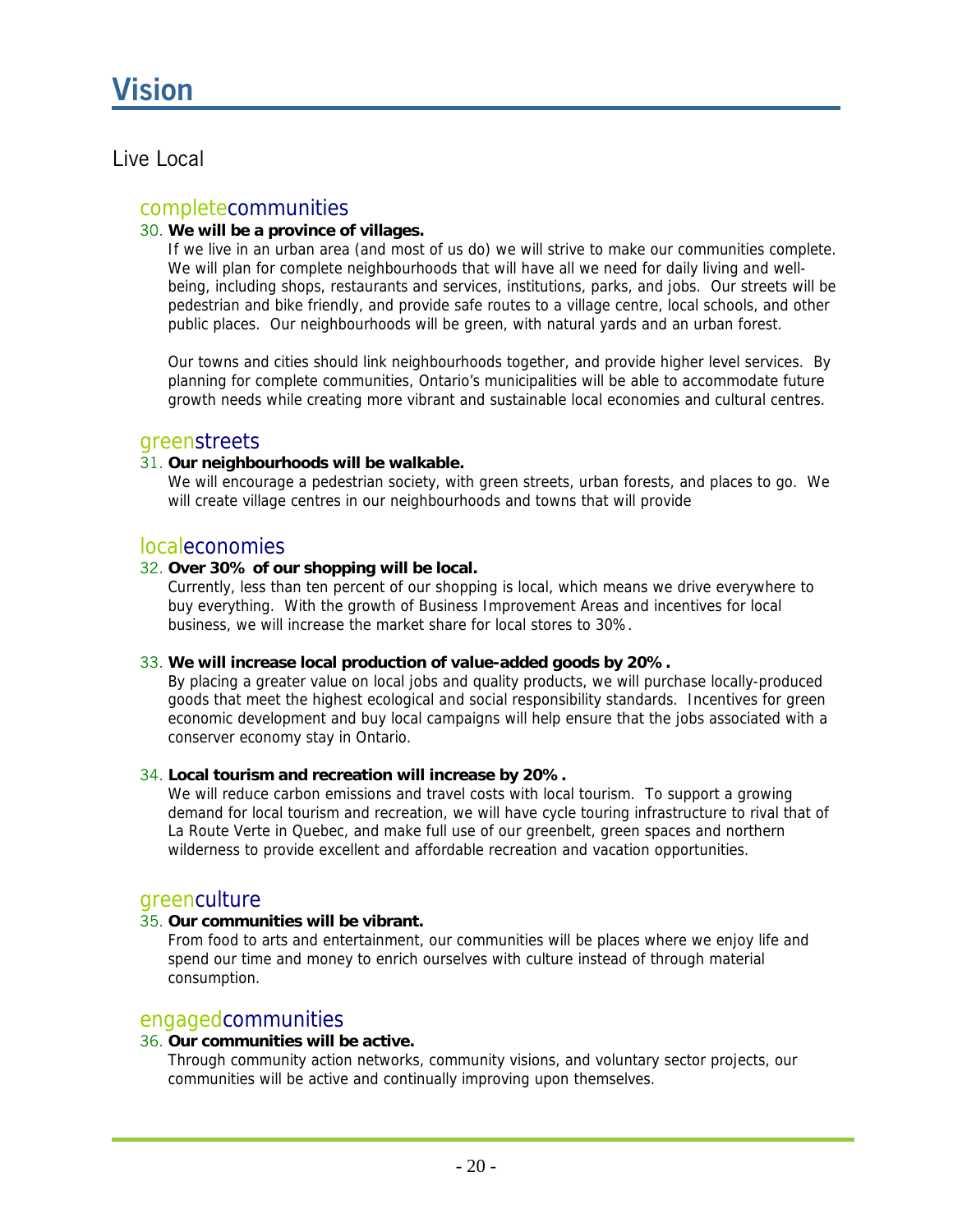# From Strategy to Action

Ontario's conservation strategy is designed to be a catalyst for a voluntary transition to a conserver society. The good news is that action is already happening all around us. There is an emerging green economy, and strong voluntary sector at the community, provincial, and national level.

The fact that a conservation movement is growing organically means we can look at simple and low cost ways to implement our strategy, working with our members and allies. At the same time, we can also work to secure major support for the strategy from our governments, funders and senior environmental leaders.

### Simple Implementation

The Conservation Council will:

- o promote public awareness conservation and a personal commitment to conserve
- o build online resources to map Ontario's conservation movement and connect people with solutions
- o develop components of the strategy via project funding
- o promote collaboration via campaigns, networking, and a regular conservation summit
- o support leadership by others

Organizations, businesses and governments can:

- o adapt and adopt the strategy to your situation
- o use the ten priority actions as common language for high level social marketing
- o develop and promote your statement of conservation leadership (see www.weconserve.ca/leaders/)
- o use "we conserve" to promote your commitment to leadership and/or use the We Conserve wordmark.

The public can:

- o make a personal commitment to conserve (see www.weconserve.ca)
- o become a conservation ambassador (see www.weconserve.ca/leaders/)
- o support businesses that are conservation leaders
- o volunteer or support conservation efforts in your community and in the environmental community.

### Aggressive Implementation

Consider for a moment how we would implement this strategy if we were serious about a culture of conservation.

We would coordinate and enhance funding support for conservation priorities, including core funding for networks and lead organizations, collaborative campaigns, support services, and community projects. We would do this either through a United Conservation Appeal, or through effective pooling and brokering of the many foundation, government, and corporate funding programs.

We would have strong government policy in support of conservation, including high-level strategies, progressive legislation, strong ecosystem and performance standards, and fiscal instruments to fund solutions and provide incentives for conservation.

We would all be conservers. We would say "I conserve" or "we conserve" often enough, and make enough conscious choices in our lives and our work, that conservation would truly be a part of our culture.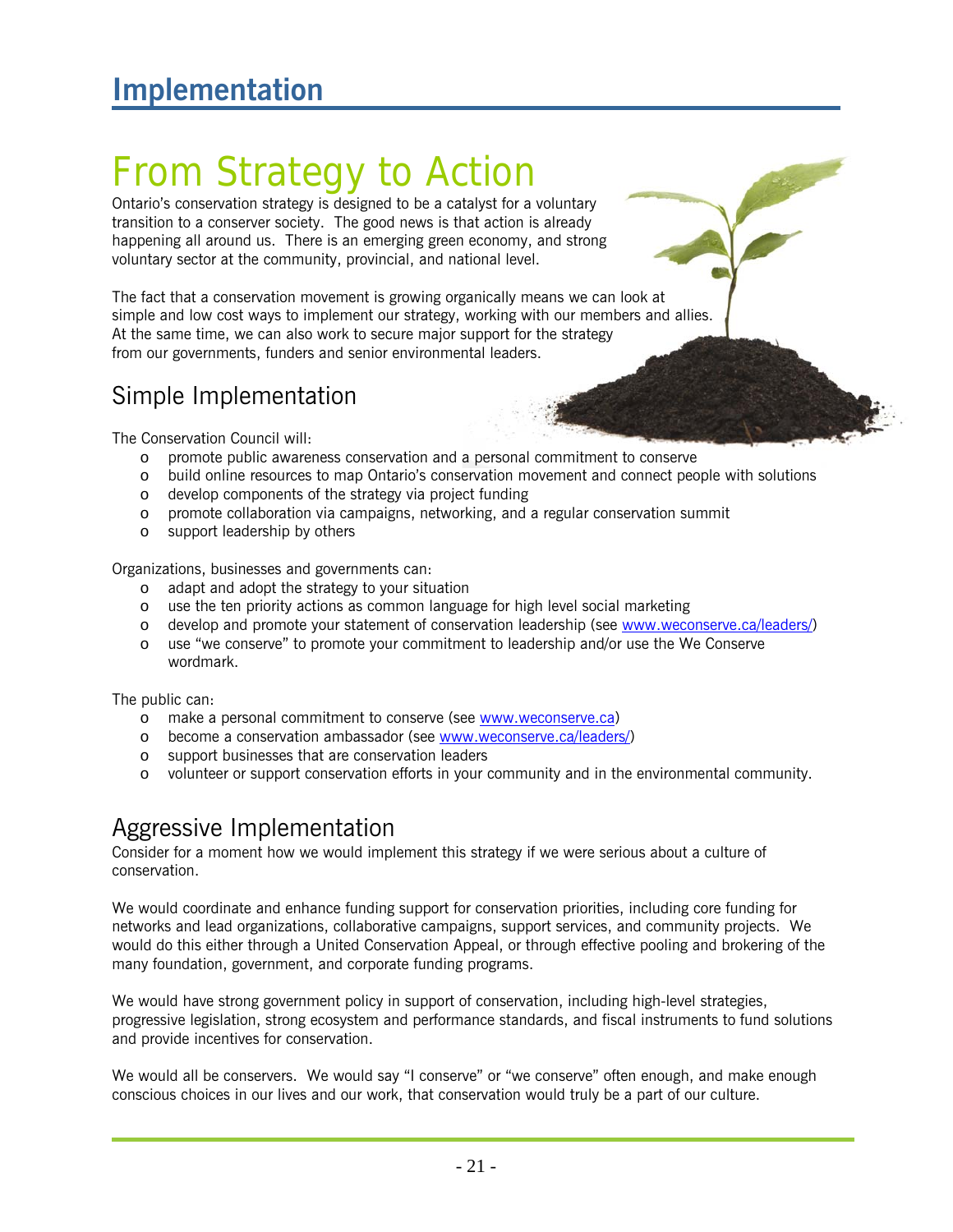### **Implementation**

# Make it happen

This is our hope for Ontario. We can get there if we choose to act now to support the voluntary transition to a conserver society.

Or we can wait. Wait for climate change, peak oil, global recession, or food scarcity to force conservation upon us

It's your choice.

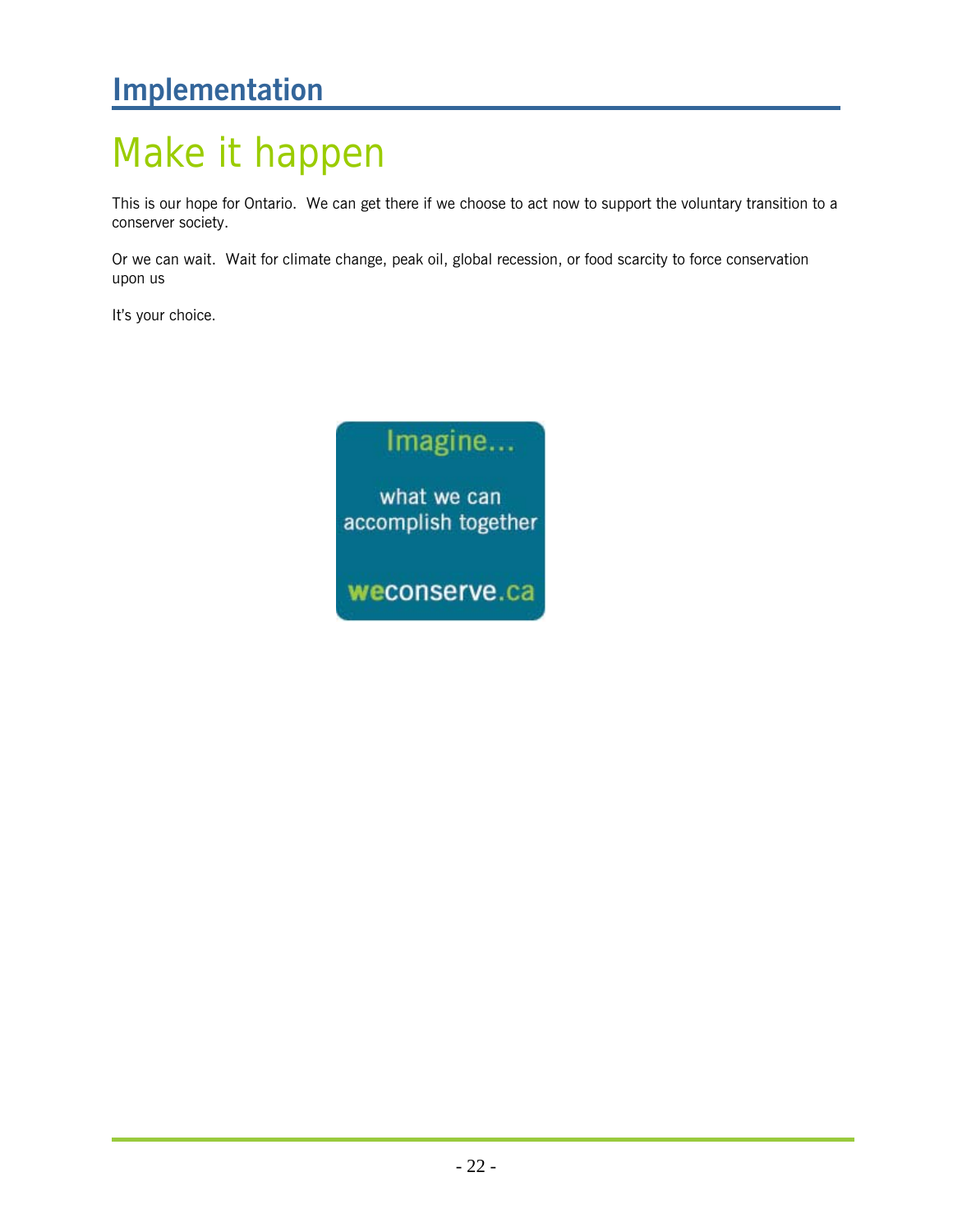

The Conservation Council of Ontario (CCO) is a provincial association of conservation leaders. Founded in 1951, we have a long history of promoting cooperation on conservation, developing innovative projects and approaches, researching conservation policy, and promoting a coordinated provincial strategy.

Our membership includes not-for-profit organizations, businesses and municipalities that share in our mission to promote conservation.

### How does the Council help?

As a council -- we serve as a forum for its members to share ideas and collaborate. **As a secretariat** – we work to promote a united conservation movement. **As an organization** – we take on projects that will strengthen Ontario's conservation movement.

#### **We promote conservation**

o We've established ten action priorities to help organize the conservation movement

#### **We promote leadership**

 $\circ$  We've developed a self-assessed rating system for green leadership that combines all the green certification programs into a common and simple way to communicate a commitment to lead.

#### **We help organize a movement**

- o www.weconserve.ca helps map Ontario's conservation movement
- o www.greatgreendirectory.ca is a searchable online directory of green products, services, programs, incentives and resources
- o We host the Ontario Smart Growth Network as the network that supports our goal of "Live local".
- o We have developed a low-cost model to organize communities for action
- o We are part of a collaborative project to support community action in Toronto
- o Our Conservation Summit provides an opportunity to share successes and plan for the future

#### **We innovate**

- o We've developed campaigns, projects, and policy proposals
- o We're working on a red box for household hazardous waste as a catalyst for improved participation in HHW programs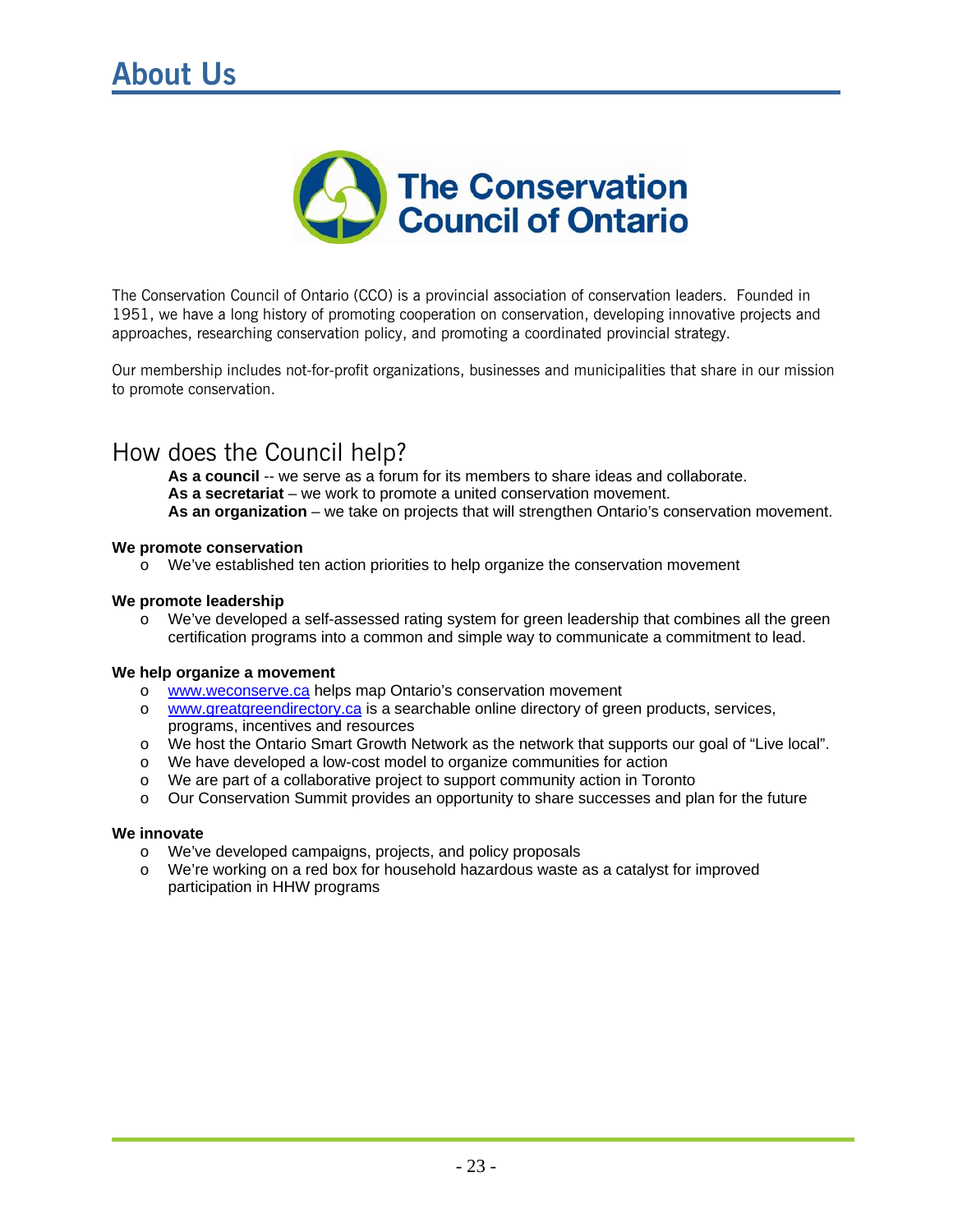### 2011 Details

#### **Member Organizations**

- 1. AGCare (Agriculture Groups Concerned About the Environment)
- 2. American Fisheries Society
- 3. Bruce Peninsula Environment Group
- 4. Bruce Trail Conservancy
- 5. Canadian Centre for Pollution Prevention
- 6. Canadian Institute of Forestry (S. Ont. Section)
- 7. Canadian Institute of Public Health Inspectors -- Ontario **Branch**
- 8. Canadian Land Reclamation Association Ontario
- 9. Canadian Society of Environmental Biologists Ontario **Chapter**
- 10. Canoe Ontario
- 11. Centre for Sustainable Watersheds
- 12. Clean Water Foundation
- 13. Council of Outdoor Educators of Ontario
- 14. Durham Sustain Ability
- 15. Earth Day Canada
- 16. EnviroCentre (Ottawa)
- 17. Federation of Ontario Cottagers' Associations
- 18. Friends of the Don East
- 19. Green Enterprise Ontario
- 20. Green Trans (Oakville)
- 21. Greenest City (Toronto)
- 22. LEAF (Local Enhancement through Appreciation of Forests)
- 23. Living Green (Environmental Action Barrie)
- 24. Local Food Plus
- 25. Oakville Green
- 26. Ontario Camps Association
- 27. Ontario Federation of Agriculture

#### **Individual members**

- 1. Leslie Adams
- 2. Paul Aird
- 3. Greg Allen
- 4. Loghman Azar
- 5. R. Noel Bates
- 6. Jeb Brugmann
- 7. Chantal Brundage
- 8. Louis (Smokey) Bruyere
- 9. Paul Bubelis
- 10. Bob Burdett
- 11. Rick Byun
- 12. Rod Carrow
- 13. Valerie Charnish
- 14. Chris Chopik
- 15. Wendy Cook
- 16. Phyllis Creighton
- 17. Beth Anne Currie
- 18. Bob Duncanson
- 19. John Eleen
- 20. Suzanne Elston
- 21. Elizabeth Everhardus
- 22. Bruce Falls
- 23. Bill Glenn
- 24. Jack Goering
- 25. Rob Grand
- 26. Ellen
- Greenwood
- 27. Lino Grima
- 28. David Hardy
- 29. Chris Hart
- 30. Natalie Helferty
- 31. Michael Hough
- 32. Colin Isaacs
- 33. David Israelson
- 34. Lois James
- 35. Tony Jennings
- 36. Ashifa Jiwa
- 37. Ron Kanter
- 38. Peter Klose
- 39. Steve Koch
- 40. Sally Leppard
- 

- 24 -

41. Marcelo Levy

- 28. Ontario Federation of Labour
- 29. Ontario Healthy Communities Association
- 30. Ontario Horticultural Association
- 31. Ontario Institute of Agrologists
- 32. Ontario Landscape Alliance
- 33. Ontario Professional Planners Institute
- 34. Organic Food Conferences Canada
- 35. Ontario Sustainable Energy Association
- 36. SHARE (Simcoe Huronia Association for Renewable Energy)
- 37. Sierra Club of Canada (Ontario Chapter)
- 38. Soil and Water Conservation Society
- 39. Summerhill Impact (formerly the Clean Air Foundation)

63. Hélène St. Jacques 64. Karen Sun 65. Tonya Surman 66. Geza Teleki 67. Paul Verkely 68. Carol Lynn Wallace 69. Anthony Watanabe 70. John Willms 71. Mark Winfield

**Honorary (Life) Members** 

72. Max Bacon, 73. Lyn MacMillan 74. Simon Miles

**Consulting (Out of Province) Members** 75. Bob Bateman 76. Arthur Hanson

- 40. The Sustainability Network
- 41. Toronto Zoo
- 42. Waste Diversion Toronto/Canada
- 43. Water Environment Association of Ontario
- 44. Wildlands League
- 45. Women's Healthy Environments Network
- 46. Workers Health and Safety Centre

#### **Member Businesses**

- 1. ECO Building Resource Ltd.
- 2. Grun Canada
- 3. REGEN Energy

42. Ken MacKay 43. Lea Ann Mallett 44. Ben Marans 45. Anthony Marshall 46. Leslie McLaren 47. Tony McQuail 48. Donald Middleton 49. Allegra Newman 50. Margaret Osborne 51. Aleksandar Pasic 52. Doug Petrie 53. Richard Poersch 54. Sarah Rang 55. Rob Roberti 56. Wayne Roberts 57. Mary Rowe 58. Nancy Ellen Sendell 59. Chandra Sharma 60. Doug Skeates 61. Rachel Stack 62. Lori Stahlbrand

#### **Member Municipalities**

- 1. The Town of Oakville
- 2. The City of Oshawa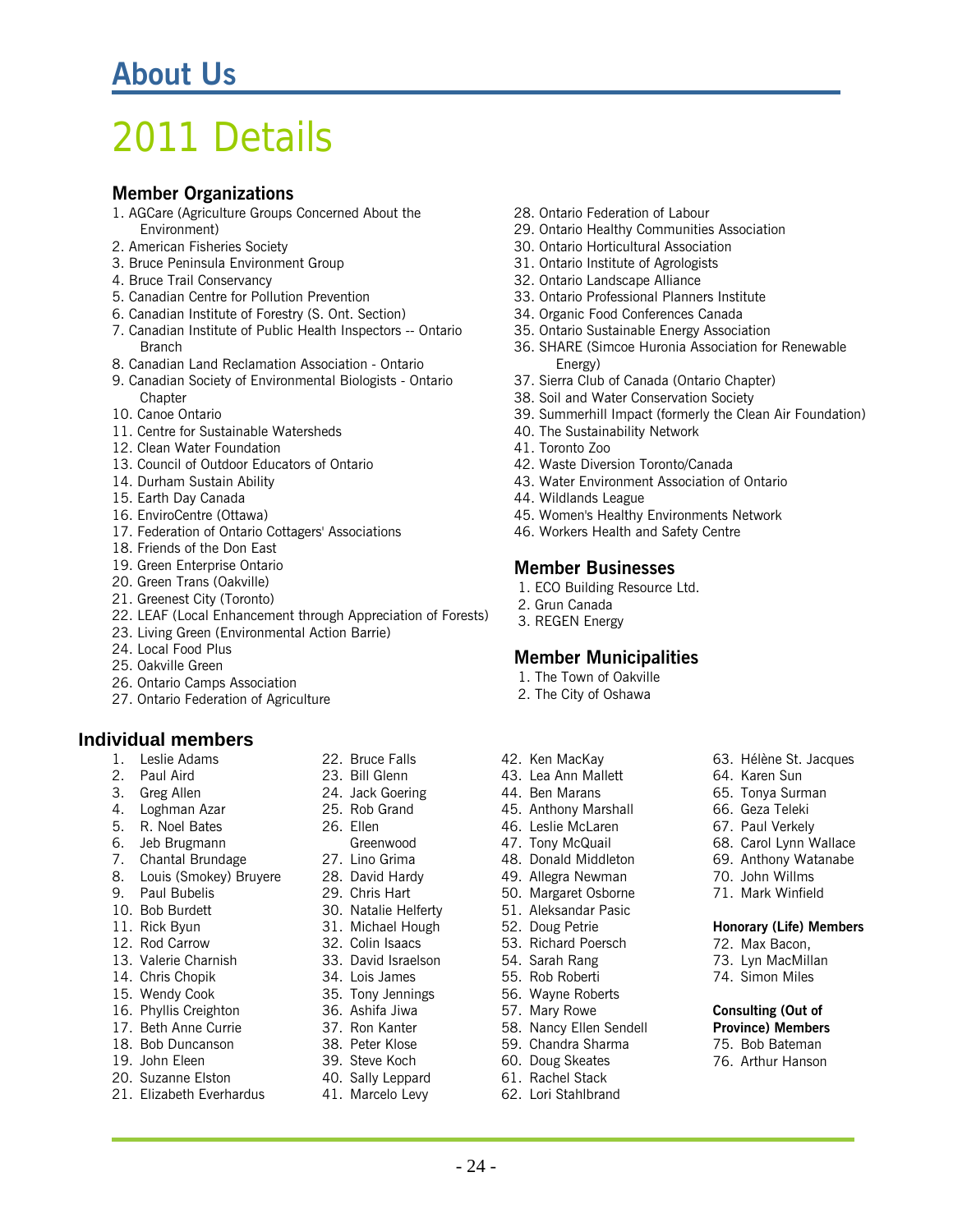#### **In Memorium**

We wish to remember three members who passed away in 2011. Harvey Clare was our acting Executive Director in the early 1980s and kept the Council alive and running in lean years. He served on the Board of Directors as Treasurer throughout the 1980s. Mack Williams was a representative of the Canadian Institute of Forestry during the 1980's and was instrumental in developing the Geraldton Community Forest pilot project for the Council. Liisa Wolfgram was a relative newcomer to the Council, joining as the Ontario Horticultural Association representative. She had an infectious spirit and drive and helped strengthen the obvious connection between conservation and gardening.

Each, in their own way, embodied the passion and commitment to conservation that has always made our movement strong.

#### **Staff and Contracts**

- Chris Winter, Executive Director
- Leslie Domenico, Special Projects
- Julia Ford, Community Action
- Calista Arasaratnam, Finances
- Annie Hee, Research
- Addison Cameron-Huff, Web Design

#### **Friends and Allies**

- John Willms, Willms & Shier, Honorary Solicitor
- EcoSpark and the Centre for Social Innovation (Live Green Toronto Community Animation)
- The Ontario Smart Growth Network
- Marty Collier, Healthy Transport Consulting (Transportation workshops)
- Green Neighbours 21 (community outreach project)
- Toronto Green Community (container gardening project)
- EcoAmbassadeurs du Monde (schools outreach)

#### **Our Sponsors**



They've been conserving since 1927, a leader in refillable bottles and a natural partner for We Conserve. The Beer Store is currently sponsoring We Conserve through a 5 cent per bag charge on plastic bags.



With our project partners, EcoSpark and the Centre for Social Innovation, a team of community animators are now building community networks and helping local groups develop projects and engage their members in Live Green Toronto.

# **Ontario**

The Ministry of the Environment has been a tremendous support over the past year, both with project funding for the Great Green Directory and a grant to support Community Action through the Community Go Green Fund.





The Doors Closed campaign promoted electricity conservation by stores during heatwave. The campaign helped showcase the power of movement-based marketing.

### **And with thanks to…**

Tenzing Communications, Environmental Communication Options, The McLean Foundation, the Ontario Trillium Foundation, TD Friends of the Environment, the City of Oshawa, the Town of Oakville, Fever Wear, Colin Isaacs, Bob and Carole Duncanson, Ellen and Howard Greenwood, Kinark Outdoor Education Centre, and every group, business, and individual that has picked up on the "We Conserve" message and our campaigns.